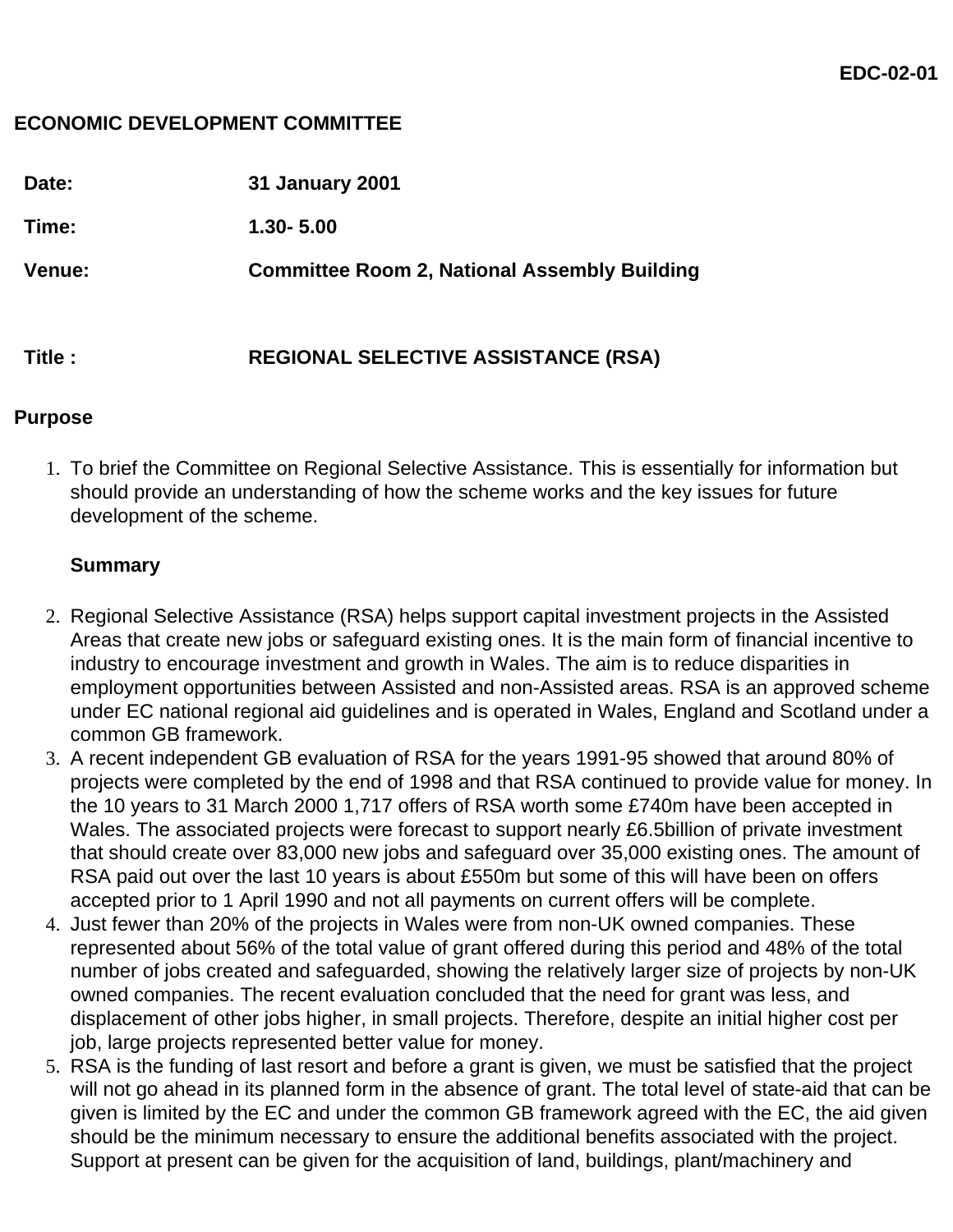intangible assets such as patents and intellectual property rights. It is hoped that in future aid can also be given to support the creation of additional jobs.

6. The paper analyses offers of RSA made in the last 10 years and shows the geographical distribution of offers within Wales for the last 3 years. It reports the conclusions from the recent independent GB evaluation of the scheme and considers the ways in future that the scheme might be more closely linked to Assembly policies and crosscutting themes.

# **Timing**

7. The paper has been requested to provide the Committee with an understanding of Regional Selective Assistance, which is the main form of financial assistance to industry.

# **Compliance**

- 8. Regional Selective Assistance grants to industry are given under Section 7 of the Industrial Development Act 1982. The Welsh Industrial Development Advisory Board was established under Section 13 of the Welsh Development Agency Act 1975 to offer advice to the Secretary of State on financial assistance to industry.
- 9. The powers under both Section 7 and Section 13 have been made exercisable by or transferred to the Assembly, and grants under Section 7 have been freed from Treasury constraint. Authority to operate the Regional Selective Assistance scheme and organise the Welsh Industrial Development Advisory Board meetings has been delegated to the Economic Development Minister and to officials.
- 10. The Board only considers applications for grants greater than £250,000. Decisions on applications for less than this have been delegated to officials. The Economic Development Minister is not obliged to accept the Board's advice, but under Section 13 would have to make a statement to the Assembly explaining the reasons for not doing so, if requested by the Board.

# **Introduction**

- 11. RSA is an EC approved scheme agreed under the EU National Regional Aid guidelines that came into force on 1 January 2000. Approval for the scheme expires on 31 December 2006, at the same time as the current Assisted Areas map, and to continue the scheme we will need to satisfy the EC that the scheme conforms to whatever EU National Aid guidelines are in place for 1 January 2007 onwards. A summary of EU state-aid that is available to support industry is available at Annex A.
- 12. The current RSA notification allows support in the Assisted Areas for an initial investment in fixed assets that must be maintained for a minimum of 5 years. Under the RSA scheme this must be linked to the creation of new jobs or the safeguarding of existing ones. Although not included in the notification, the new Exemption Regulations will allow us to offer the SME supplement and we are currently seeking EC agreement to the inclusion of aid for job creation linked to an initial investment.
- 13. This will give us greater flexibility to support projects where significant capital investment is not a major element of the project, such as knowledge-based or research and development projects. The SME supplement will boost the amount we can offer to SMEs, particularly in the Objective One area. We believe we will receive approval for aid for job creation within the next 2 months.
- 14. RSA currently operates in England, Scotland and Wales under a common framework that was the basis of the approval of the RSA scheme by the EC. Prior to the establishment of the National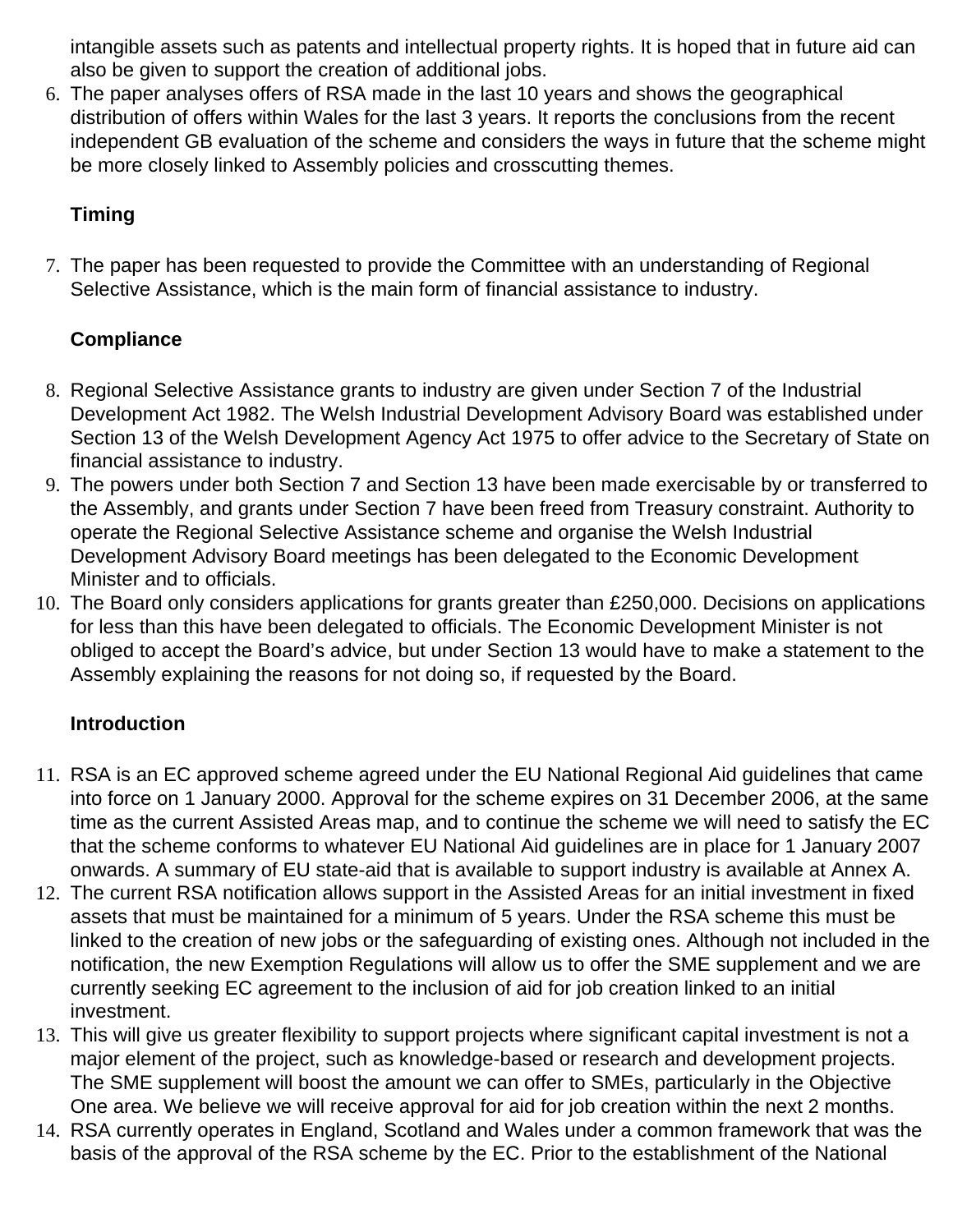Assembly in July 1998, the scheme operated in all 3 countries under detailed guidelines with financial control over the scheme exercised by the Treasury. Since 1998, Wales and Scotland have been freed from Treasury constraint.

- 15. A multilateral Concordat between the DTI, DETR, Treasury, FCO, Scottish Executive, Northern Ireland Executive and the National Assembly on Financial Assistance to Industry to Industry was signed in October 1998 to oversee the provision of assistance to industry, including consultation on significant proposals to amend the scheme.
- 16. We are working with England and Scotland to update the common GB framework to provide local flexibility to meet the differing needs of the 3 countries. This will allow us to recognise the specific regional needs of Wales and to adapt the scheme more strongly to support the policies and crosscutting themes of the Assembly.

# **Operation of the RSA scheme**

- 17. Only projects in Assisted Areas can currently be supported by RSA. The types of project that can receive grant are limited by the EU National Regional Aid framework and must involve an initial investment as defined by the EC, see Annex A. The common GB framework extends the EU guidance in that a project must create or safeguard jobs in addition to the initial investment.
- 18. The RSA scheme is advertised and actively promoted across Wales through seminars and talks. We support the WDA in its lead role in the Team Wales approach and are a support player in the marketing activity. We have placed information about RSA on the Assembly web site and leaflets about the scheme are available through Business Connect and many other places across Wales – for example in Assembly and WDA regional offices.
- 19. RSA is often used in conjunction with other state-aid, such as from the WDA and TECs, to produce a tailored package of support for a particular project. Each project has a dedicated RSA case officer who may have meetings with the company spread over several months to help identify key issues and resolve potential problems before an application is received. Many of these meetings are held jointly with representatives of the WDA and other agencies, and we work closely with these in encouraging projects to be taken forward in Wales.
- 20. The application itself provides details of the project, including relevant capital expenditure and the numbers of jobs being created and safeguarded, and is supported by financial annexes, a business plan and audited accounts where available. We also require the curriculum vitae of senior staff who will be responsible for managing the project. This information is similar to that required by other agencies or private institutions that are asked to provide financial support. We currently require hard copy versions of all documents but are working towards the electronic transmission of documents in line with the Government's targets for e-business.
- 21. Once the application has been received we have a target of processing 75% of applications within 40 working days. Last year we met the 40-day target in 65% of cases. We operate a streamlined appraisal process for applications up to £25,000 with a target time of 20 working days. Last year we achieved this in 81% of cases.
- 22. The criteria used to assess the need for RSA are detailed in Annex 2, which is an extract of an earlier paper given to EDC (EDC-08-99 (p3)). We treat all projects equally, no matter whether they are large or small, UK owned or non-UK owned. We carry out detailed financial, technical and commercial, and - if appropriate - economic appraisals of the project, the main purposes of which are:
	- $\circ$  to assure ourselves that the project is viable
	- $\circ$  to assure ourselves that other sources of funding are not available and that the project will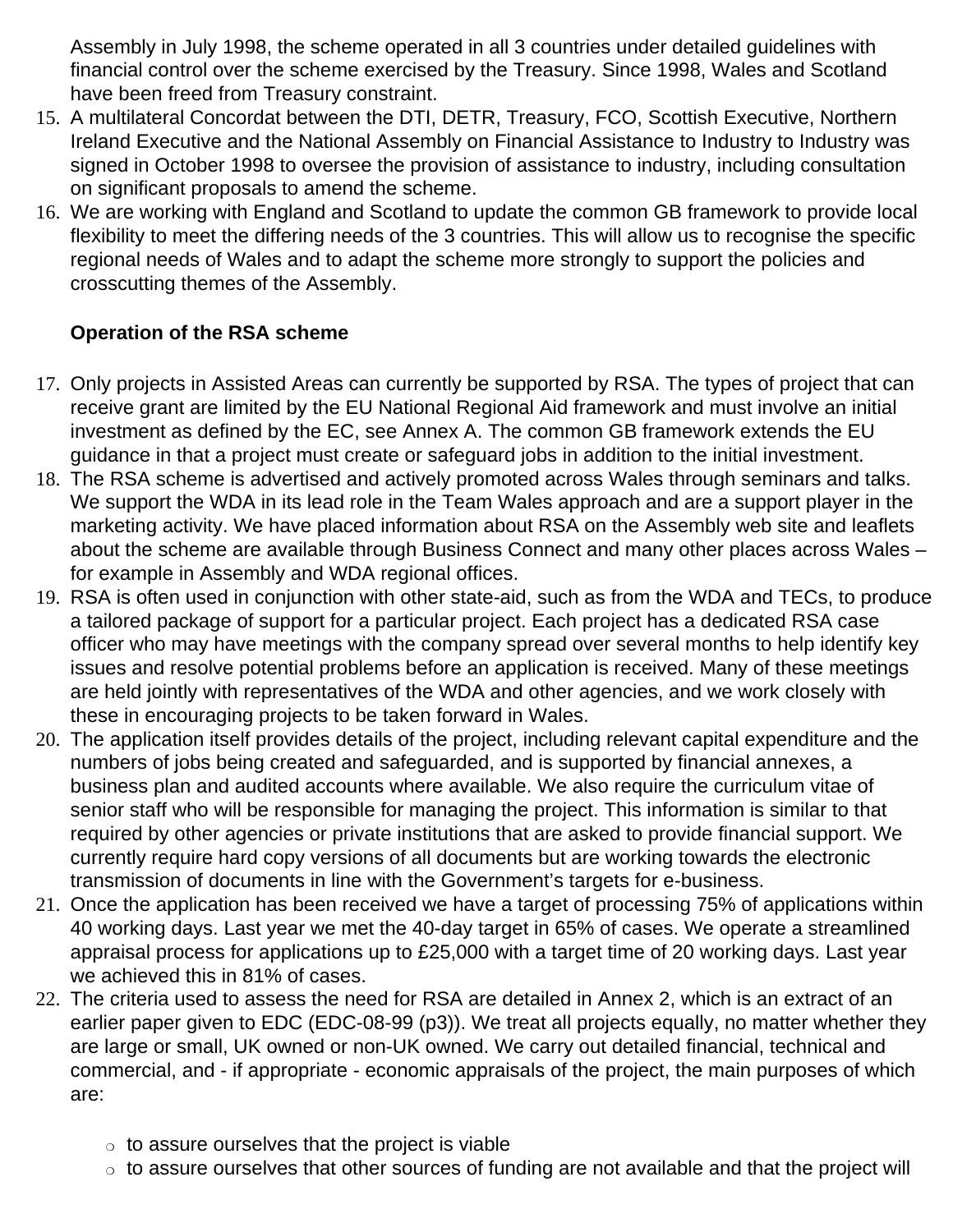not go ahead as planned without RSA

- ❍ to determine the minimum level of support that is necessary to make the project go ahead as planned (in the case of a mobile project, this is the level of support needed for the project to happen in Wales as opposed to elsewhere in Europe)
- 1. The maximum amount of aid that can be given is limited by the EC and is higher in the Tier 1 area. In determining the maximum level of RSA we are able to offer, we must take account of other aid being offered, such as from the WDA and TECs. If the maximum we can offer is less than the apparent funding gap identified by the appraisal, it is then for the company to decide whether it wishes to go ahead with the project but to give RSA we still need to be satisfied that the project is viable. As we can only offer the minimum necessary to meet the identified funding gap, we are not able to offer financial incentives to particular types of projects or industries to locate in Wales.
- 2. DTI has adopted a quality-based approach to project appraisal where higher amounts are offered to better quality projects and lower amounts to projects it assesses as being lower quality. This in all cases is subject to being the minimum necessary to secure the project. In Wales we are considering this approach but are aware of the particular regional need for jobs in areas with high economic inactivity and low skills levels.
- 3. Decisions on applications up to £250,000 have been delegated to officials. Applications for amounts greater than this are decided by the Economic Development Minister, acting on the advice of the Welsh Industrial Development Advisory Board (WIDAB). For each application going to WIDAB, officials complete the various detailed appraisals and a case paper is produced bringing together the results of the appraisals. This case paper along with the original appraisal reports and a recommendation on the level of RSA to be offered is sent to Board members about one week ahead of the monthly meeting.
- 4. The Board gives advice on the commercial reality of what is proposed in the project based on its collective knowledge and experience. It also provides assurance that officials have looked at and properly considered the relevant facts of the application, and that the recommended level of grant is appropriate. The Board considers each case on its merits and its advice on whether to recommend RSA is based on the guidelines by which the scheme operates. Advice on this is received from Assembly officials but representatives of the WDA are present at all Board meetings.
- 5. The final decision on applications for over £250,000 rests with the Economic Development Minister, who is not obliged to take the Board's advice but would have to make a statement giving his reasons for not doing so if requested by the Board.
- 6. The Board consists of a Chair and 7 members and appointments are subject to open competition. Although new members may have had personal experience of the scheme, RSA is a relatively complex scheme to understand and wide experience of different types of applications is often needed before members are able to make a full contribution to the work of the Board. Continuity of membership is therefore essential to proper functioning of the Board. The Chair was previously a member for 6 years, 2 members have recently been reappointed for a second 3-year term, 3 have one year's experience and 2 new appointments have just been made. Details of the statutory provision covering WIDAB and a list of current members are at Annex C.

# **RSA Budget**

7. One common misconception is that a lower provision in any one year means that we will making fewer offers of grant in that year, or conversely that if we have increased provision we will be increasing offers of grant. Whereas, in reality, offers made in any one year have no relation to the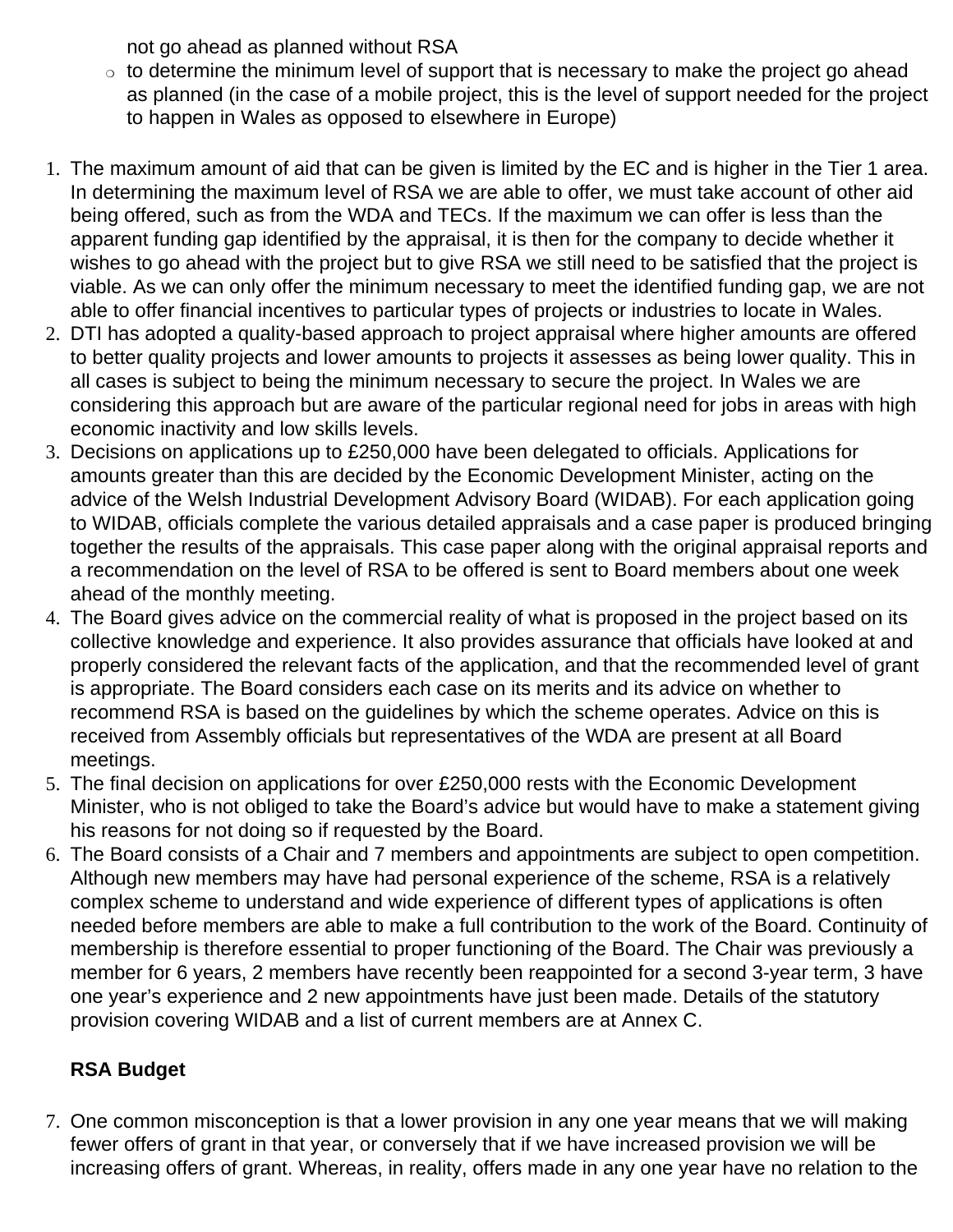provision in that year, and relate only to the number of projects coming forward for grant. Also, Ministers have repeatedly reaffirmed that no worthwhile project will ever be refused RSA because of lack of resources and that when the grant becomes due, funding will be found.

- 8. RSA provision is determined by the number and size of claims we expect to receive in any one year and relates almost totally to offers accepted in previous years. As projects do not always proceed to plan, exact expenditure in any one year is difficult to predict accurately in advance and provision for future years is based on our best estimate. If expenditure is likely to exceed the provision in any financial year, we would take action under Standing Order 19 to increase the provision.
- 9. Once an offer of RSA has been accepted and the project has begun, grant can be claimed when the conditions set in the offer letter for capital expenditure and jobs are met. Grant is normally paid in tranches, with the initial payment triggers relating primarily to the level of capital expenditure. Later triggers usually include progress towards the jobs target for the project and the final payment will only be made when the capital expenditure is complete and the job target has been met. The payment of grant once the relevant triggers have been met is a binding commitment.

## **Details of offers accepted and payments made**

- 10. Offers accepted and payments made are summarised in Tables A-G in Annex D. Table A shows the cumulative total of offers accepted for the last 10 years for Wales, England and Scotland and shows the breakdown of UK and non-UK owned companies. Over this period 12.7% of projects have been in Wales. This represents 23.5% of the total RSA offered for 22.5% of the total associated investment and just over 20% of the new and safeguarded jobs, with more than 2 jobs being created for every one safeguarded. As Wales has only about 6% of the population, this shows that relative to its size it has been very successful in attracting projects, investment and jobs to Wales.
- 11. Of offers accepted in Wales in the last 10 years, just less than 20% were by non-UK owned companies. This represented 56% of the total RSA offered and 70% of the associated investment and 48% of the created and safeguarded jobs. This reflects the relatively larger size of non-UK owned projects. Comparable figures for Great Britain were 10% of projects, 52% of RSA, 61% of associated investment and 39% of jobs. This again shows Wales as securing a higher number of non-UK owned projects relative to its size.
- 12. Table B provides information on offers accepted in the last 4 years on a year by year basis showing the impact large projects, such as the LG project in Wales in 1997-98, on the figures for any one year. More detailed information on offers, and their distribution in Wales, is shown in Tables C and D, which are updated versions of the tables from the half year report presented to EDC in November.
- 13. The number of offers this year, when offers waiting to be accepted are included, is already at the 1998-99 level and by end of March should exceed the last financial year. The same applies to job numbers when offers waiting to be accepted are included. The amount of RSA offered so far this year already well exceeds the amounts offered in the last 2 years, as does the associated forecast capital investment. It is likely that this trend will continues for at least the next few months as the number of first meetings in the first half of this financial year was over 30% up on the same period last year.
- 14. The distribution of offers by amount of RSA is shown in Figure 1. Over 60% of offers made were for £100,000 or less with only about 10% of offers being for £1m or more and only 3 offers being greater than £10m. 83% of all projects in the same 10 year period were in the manufacturing sector, which is very close to the 84% found in the GB-wide evaluation of projects for offers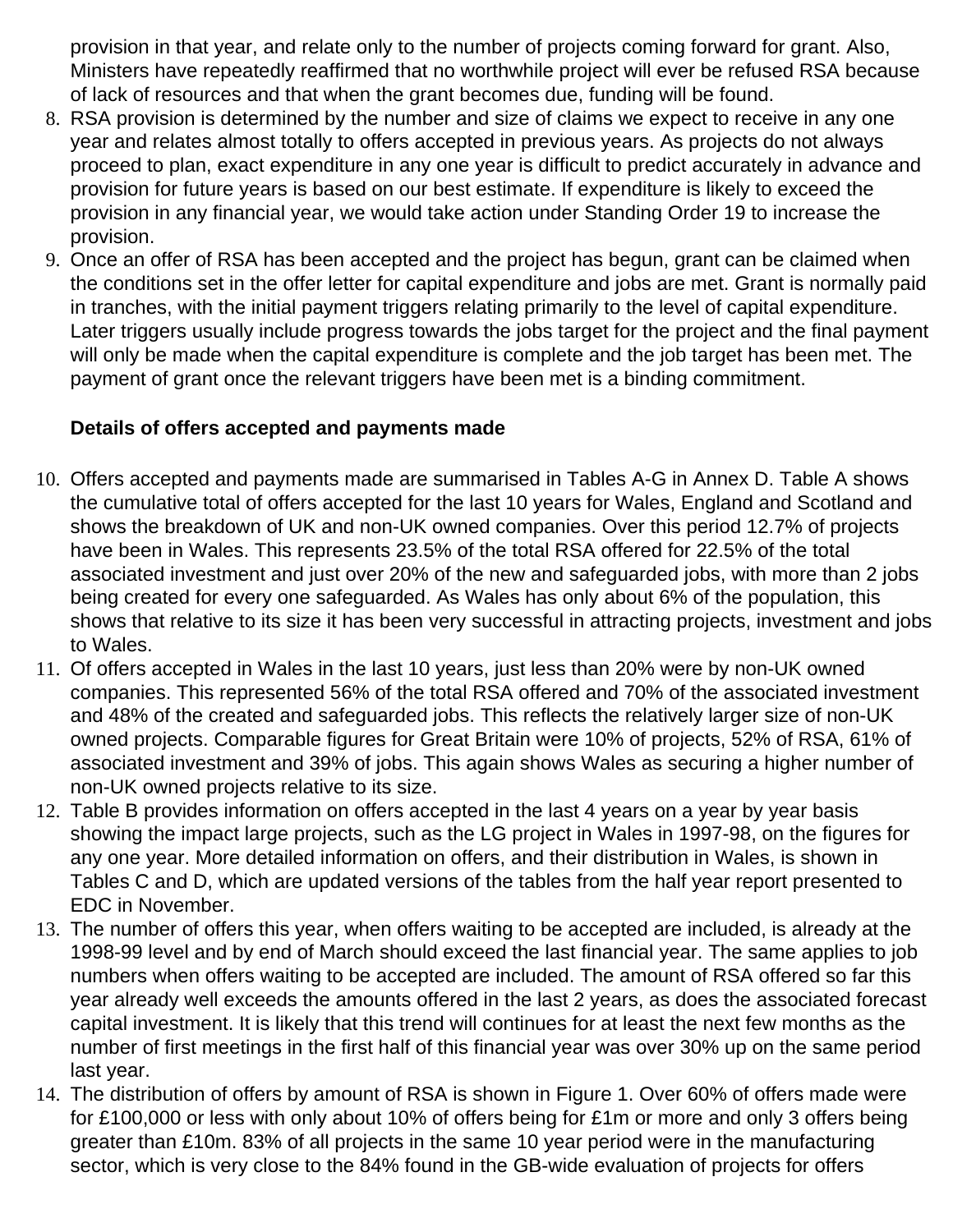**Figure 1: Number of Offers of Regional Selective Assistance Accepted April 1990 to March 2000**



15. On average over the last 10 years, each £1 of RSA offered was forecast to bring to Wales nearly £9 of associated private sector investment. The average cost per job offered during this period was just over £6,200. Broken down into projects that were forecast only to create new jobs, those with a mixture of new and safeguarded jobs, and those only with safeguarded jobs, the figures for associated investment and cost per job are:

#### **Table H: Forecast Leverage and Cost per Job for Offers Accepted between 1 April 1990 and 31 March 2000**

|                                                    | <b>RSA Projects with:</b> |                                  |                          |  |  |
|----------------------------------------------------|---------------------------|----------------------------------|--------------------------|--|--|
|                                                    | New jobs only             | Both new and<br>safeguarded jobs | Safeguarded<br>jobs only |  |  |
| Associated investment per £1<br><b>RSA</b> offered | £9.41                     | £8.26                            | £6.31                    |  |  |
| Cost per Job                                       | £6,793                    | £5,615                           | £4,941                   |  |  |

16. In Betterwales, there is a 2003 target for the proportion of jobs in West Wales and the Valleys and a similar benchmark for 2010. In the 5 years before the setting up of the Assembly, 63.9% of the total jobs forecast to be created and safeguarded by RSA were in what is now the Objective One area. This figure rises to 72.4% for the period from 1 July 1999 to 31 December 2000. We will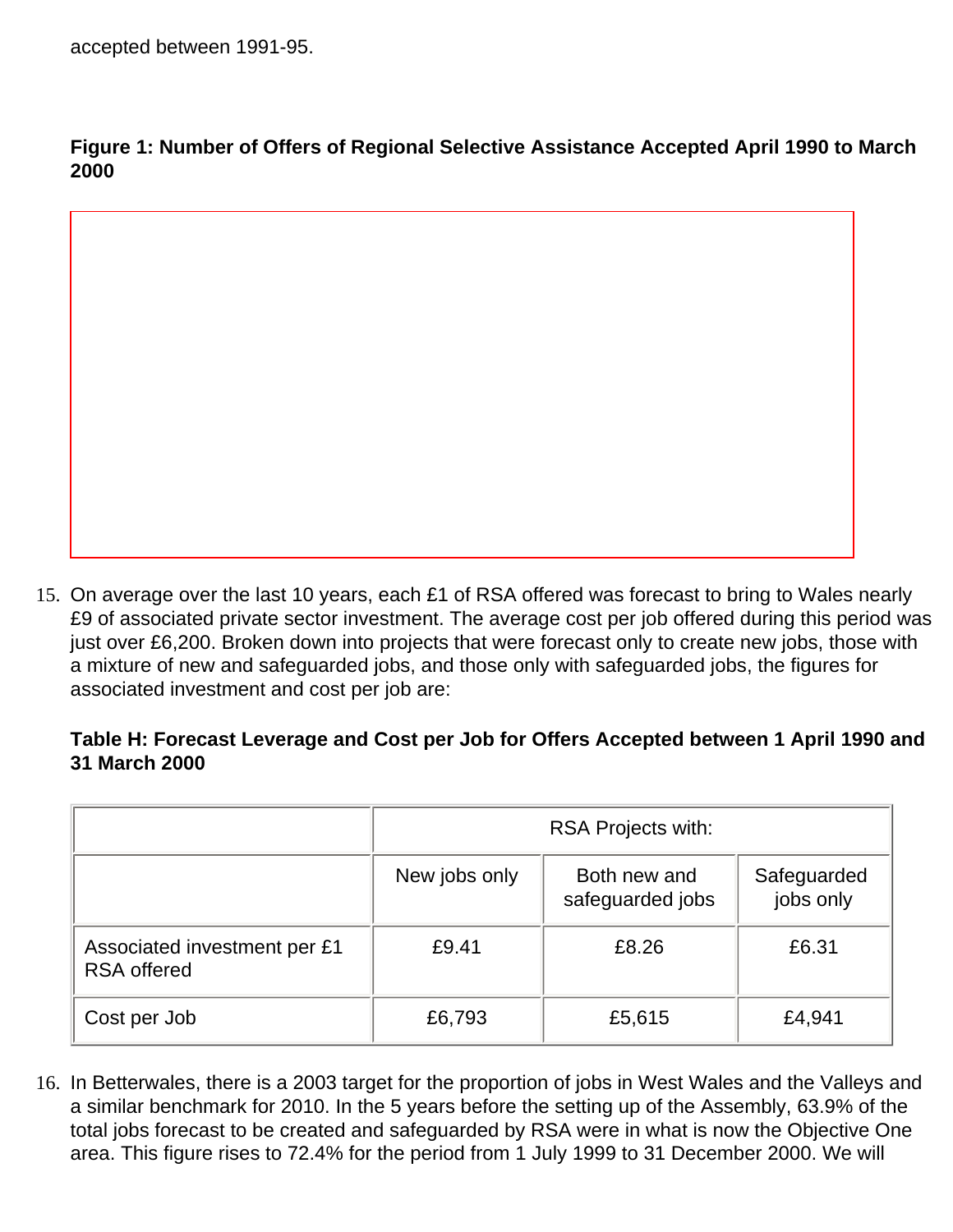need to increase this proportion to over 80% if we are to meet the Betterwales targets.

17. Progress against projects for offers accepted between1991 and 1998 is shown in Table E. In the period concerned in Wales, 72% of the jobs had been created or safeguarded and 67% of grant had been paid out. This compares with 74% of jobs and 66% of grant for Great Britain as a whole. Progress of projects in Wales is therefore similar to those in Great Britain as a whole.

# **Reduced Expenditure on RSA**

18. As explained earlier, payment of grant is dependent on when the companies concerned meet the triggers for capital expenditure and job numbers in the offer letter. Projects therefore usually run over several years. On average until recently expenditure has followed the typical path where 90% of grant is paid within 4 years:

| Year      |                    | <u>_</u>         |          |    | -<br>ັ |  |
|-----------|--------------------|------------------|----------|----|--------|--|
| ∣ % Grant | 27E<br>∽<br>ن. ا ∠ | 77<br>∽<br>ن ، ے | ററ<br>∠∪ | 15 |        |  |

- 19. However, in 1999-2000 there was a significant reduction in the number of claims received which resulted in only about 60% of the predicted expenditure based on offers accepted in previous years. We were already anticipating a much lower outturn than the previous year because the total value of offers in Wales was low in the last 2 years (Table B) but actual outturn was much lower than expected. A similar picture was seen in Scotland and England where expenditure in 1999- 2000 was significantly lower than previous years, see Table E.
- 20. In 1999-2000, we had expected to receive over 30 large claims in the last half of the year. Only about 50% of these were received prior to the year end, most of the remainder having been received this financial year. As far as we are able to tell, it seems to be that there are delays in reaching triggers for claiming grant, both for levels of capital expenditure not being met as planned and job numbers not as high as predicted.
- 21. We have met many companies in the last year to discuss progress with projects and it is evident in many case that they are not achieving the level of sales that are necessary to make progress with projects as planned. There are various areas where we are seeing this: in the automotive sector, and in the electronics and clotheswear industries where labour costs are much less elsewhere. Many companies mention problems caused by the exchange rates but it is difficult to quantify the impact this is having in relation to other issues.
- 22. We are seeing the same picture of reduced numbers of claims for 2000-01 with expenditure running at, or below, 1999-00 levels. We have not been able to determine whether this same picture is being seen in Scotland and England as information is not available at present, and we will have to wait until year-end figures are available. Future provision for RSA in the recent Budget Planning Round took account of the current reduced expenditure but anticipated expenditure returning to usual levels by 2004. If the number of claims returns to normal before then, action will be taken under Standing Order 19 to secure extra funding.
- 23. This reduced activity in dealing with claims is in total contrast to that seen on the appraisal side where, as described earlier, activity is higher than in the previous 2 years.

# **Evaluation of the RSA scheme**

24. The report of the third GB-wide independent evaluation of the RSA scheme has just issued and was laid in the Assembly on 24 January. This covers offers accepted in the period covering 1991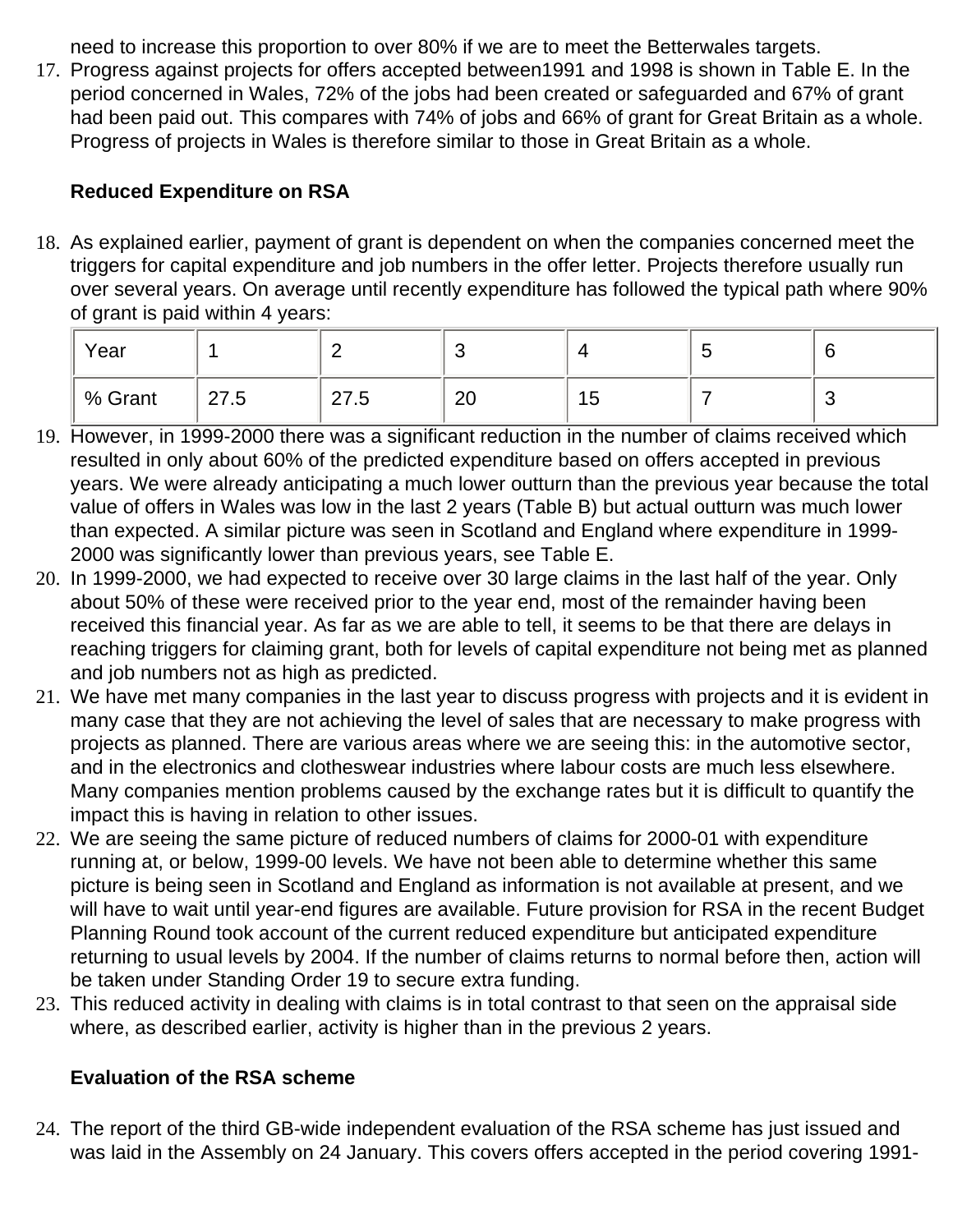95 and the Executive Summary of the report is at Annex E for information. Previous evaluations covered 1980-84 and 1985-88 and the recent evaluation confirms that RSA continues to give same value for money as previously.

- 25. The principal aim of the evaluation was to assess the impact of the scheme in delivering net additional jobs in the Assisted Areas of Great Britain, and to assess cost-effectiveness. The consultants examined data relating all offers accepted in the study period and surveyed in detail a sample of 165 projects, just over 20% of which were from Wales. They reached the following conclusions:
	- 84% of projects were in the manufacturing sector
	- 90% of projects were from UK-owned companies but this only accounted for 50% of grant reflecting the larger scale of projects by non-UK companies
	- Without RSA it was likely that projects with grants of £25,000 or less would have proceeded more slowly or on a smaller scale, whereas larger projects were most likely to have gone ahead in an alternative location
	- 49% of jobs created and 33% of jobs safeguarded were judged to be additional with larger projects having greater additionality
	- RSA projects in the period 1991-1995 were associated with 210,000 gross jobs which after taking account of deadweight, displacement and linkage effects, equated to 84,000 net jobs created or safeguarded
	- RSA job creation/safeguarding represented about 14% of the reduction in unemployment in the Assisted Areas in the period in which most projects delivered jobs – this again is similar to previous evaluations
	- Overall RSA continued to operate in a similarly cost effective manner in the 1991-95 period, when compared with previous periods
	- 1. The consultants looked at other benefits of RSA:
	- **Attracting internationally-mobile investment** In the sample survey, 24% of companies (42% of the total grant offered, reflecting the larger than average project size) said other international locations could have been chosen. Of these companies, three-quarters said that in the absence of grant they would have proceeded outside the UK. International companies considered RSA to be an integral part of a package available from the UK Government to attract mobile investment. It was concluded that RSA played an important role in attracting internationally mobile investment into the UK.
	- **Improved competitiveness.** About three-quarters of firms gained a competitive advantage as a result of an RSA-assisted project. Just over a third of companies also reported a major technical advance typically in relation to processes, or processes and products in combination. In almost 40% of cases, technical advances were copied by competitors so RSA may have had a wider UK impact.
	- 1. The evaluation sought information in a number of other areas.
	- Large versus small projects. Although larger projects were initially offered more grant per job as a consequence of their greater capital intensity and gross employment effects, smaller projects (less than £100,000 grant offered) were on average associated with higher net cost per net job.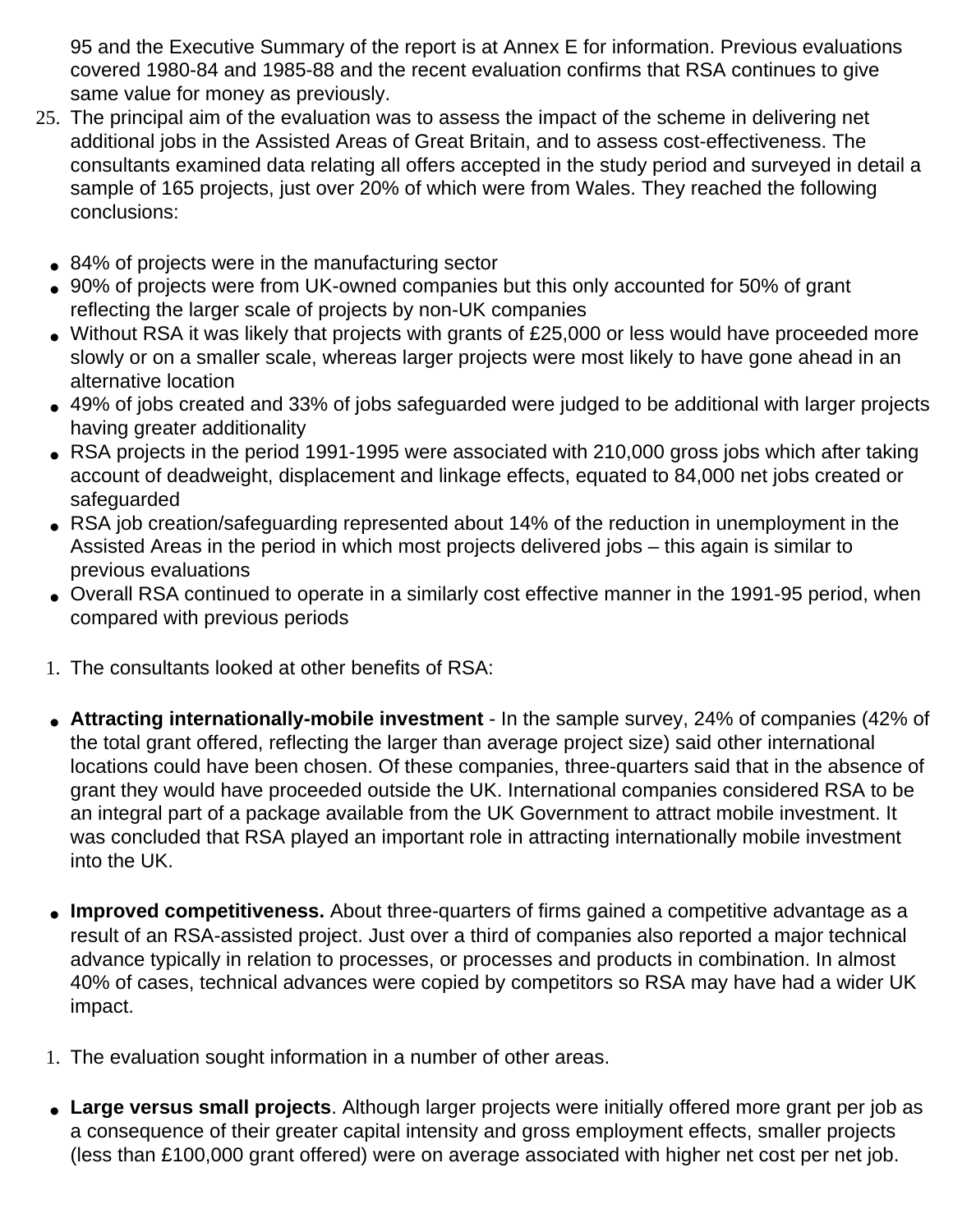This was a consequence of lower levels of additionality and higher levels of displacement associated with the latter.

- **Job Safequarding**. On the basis of additionality findings the study confirms that, as at present, safeguarding cases should be subject to careful scrutiny at the appraisal stage.
- 1. Based on the results of the survey, discussions with companies and with officials implementing the scheme the consultants suggest that there are a number of issues where greater targeting could be considered.
- The consultants had doubts about the value of the RSA scheme as it operated in this period as an effective programme for small businesses. They believed grant assistance to this group should be tied in more closely to business support for this group.
- The consultants have concerns about the perceived expectations of future grant assistance that exists within several long established, multi-nationals in traditional sectors, regardless of project circumstances.
- The consultants have doubts about some of the additionality claims made in relation to expansions at existing UK sites based on the possibility of a transfer overseas.
- In assessing projects, consideration should be given to the expected life of the function and its contribution to longer-term economic growth and competitiveness. Particular caution should be exercised in relation to developments in sectors characterised by increasingly routine activities and rapidly evolving technologies, such as call centres.
- RSA assistance is most successful in areas where it can complement broader regeneration programmes concerned with promotion and improvements to physical infrastructure and labour supply. Such an approach is essential if RSA is also to address wider issues of inclusion and competitiveness.
- For sub-regions to fully benefit from Assisted Area designation there is a need to develop a more integrated strategic direction and vision which goes beyond the simple marketing of grant availability. This strategy should seek to identify the future economic role of the sub region and target sectors, taking into account local competitiveness, need and opportunities.

# **Looking to the Future**

- 1. We are considering how we can improve the scheme and make it even more flexible and responsive. We recognise need to improve the quality of jobs in Wales and to work with other agencies to improve skills levels across Wales if we are to move towards the more dynamic and diverse economy envisaged in Putting Wales First, Betterwales and the National Economic Development Strategy. Our aim is to produce a scheme adapted to needs of Wales but still working within a common GB framework. In developing our proposals we will need to take account of the main findings from the evaluation report.
- 2. At the same time, in line with the principles of Better Government, we need to consider how we can reduce the bureaucracy and complexity of the scheme, especially for small businesses, and how we can speed up the processes of appraisal and payment of claims. In particular we need to consider the scope for introducing indicative offers that can be given to companies at an early stage and which will give the companies an idea of the level of support there is likely to be available.
- 3. We already have developed and introduced a streamlined appraisal process for small grants, and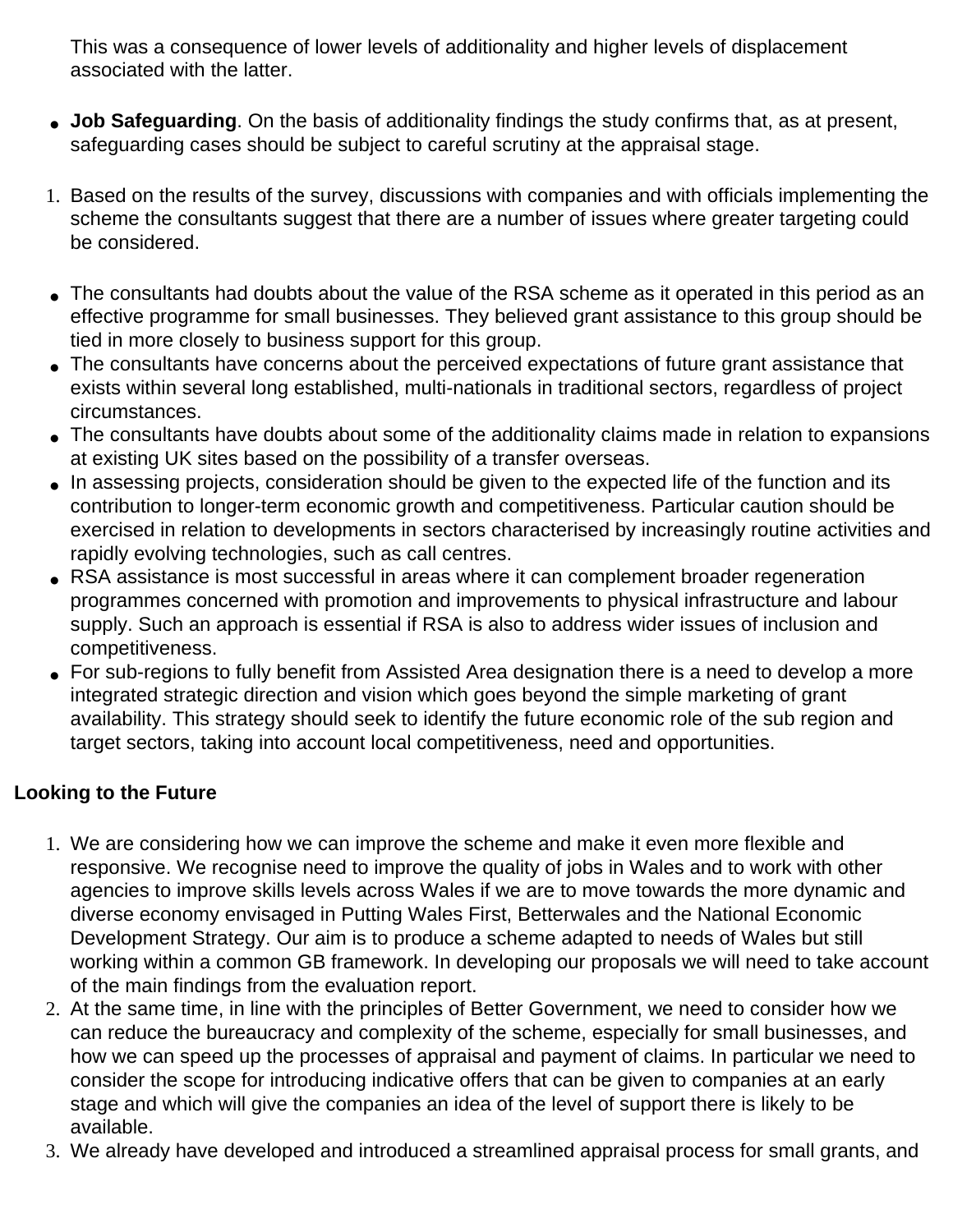we working to make this even simpler and faster for companies applying for small grants. We are hoping by the end of March to be able to implement proposals to simplify and speed up the payment of small grants. We are also looking at how we might slim down the whole process of appraisal and payment of claims, as are the DTI and Scottish Executive. However, we need to recognise in this work that RSA is public money and we need to properly assess any increased financial risk to the Assembly of any proposals.

- 4. Once the Block Exemption regulations discussed in Annex A come into effect, we will also need to consider whether it is appropriate to introduce a simplified scheme based on RSA to the non-Assisted Areas in Wales under the EC SME guidelines. This would allow us to offer aid up to 15% of the gross capital costs of an investment for a small company and up to 7.5% for a medium sized company.
- 5. The scheme would not need EC approval under the guidelines but we would need to look closely at the statutory provision under which it was established as Section 7 of the Industrial Development Act 1982, under which we run RSA, only covers the Assisted Areas. Such a scheme would be analogous to the Enterprise Grant offered to SMEs in Tier 3 areas in England. We would also need to consider the relationship between the lower end of RSA and any general Tier 3 scheme proposed for Wales to ensure there was little or no duplication or overlap between the schemes.
- 6. However, in developing any proposals for the future operation of the scheme, we will need to take account of the outcomes of consultation on the Review of Business Support Services and the National Economic Development Strategy, and the findings of the review of WIDAB and the audit of RSA planned for 2001-02 both of which were announced at the end of last year. The suggestions considered in the rest of this paper are therefore only for information at this stage and we will bring firm proposals to the Committee in due course.

# **Improved links with Assembly policies and Crosscutting Themes**

- 7. We have the flexibility to adapt the RSA scheme within the common GB framework agreed with the EC. This will allow us to enhance the links between the RSA scheme as it currently operates and the specific policies and crosscutting themes being developed by the National Assembly. In looking at what may be done, we need to bear in mind that we should not offer more than the minimum necessary for a project.
- 8. Large projects may have a choice of locations, including sites in England and Scotland. We should not therefore introduce any new conditions or restrictions that would disadvantage Wales relative to other locations. Also, we should ensure that in any incentives we develop we do not stimulate a bidding war for projects between England, Scotland and ourselves. This could have the effect of raising the levels of grant and reducing the value for money of the RSA scheme.

# **Putting Wales First**

- 9. Areas where developments in the scheme may be considered are:
- **The development of a "Business Birth-Rate Strategy" for Wales to support new businesses and help them to grow**
- We are currently seeking EC approval for the use of Aid for Job Creation as part of the RSA scheme. Once this is agreed, we will be able to use it in combination with Aid for Initial Investment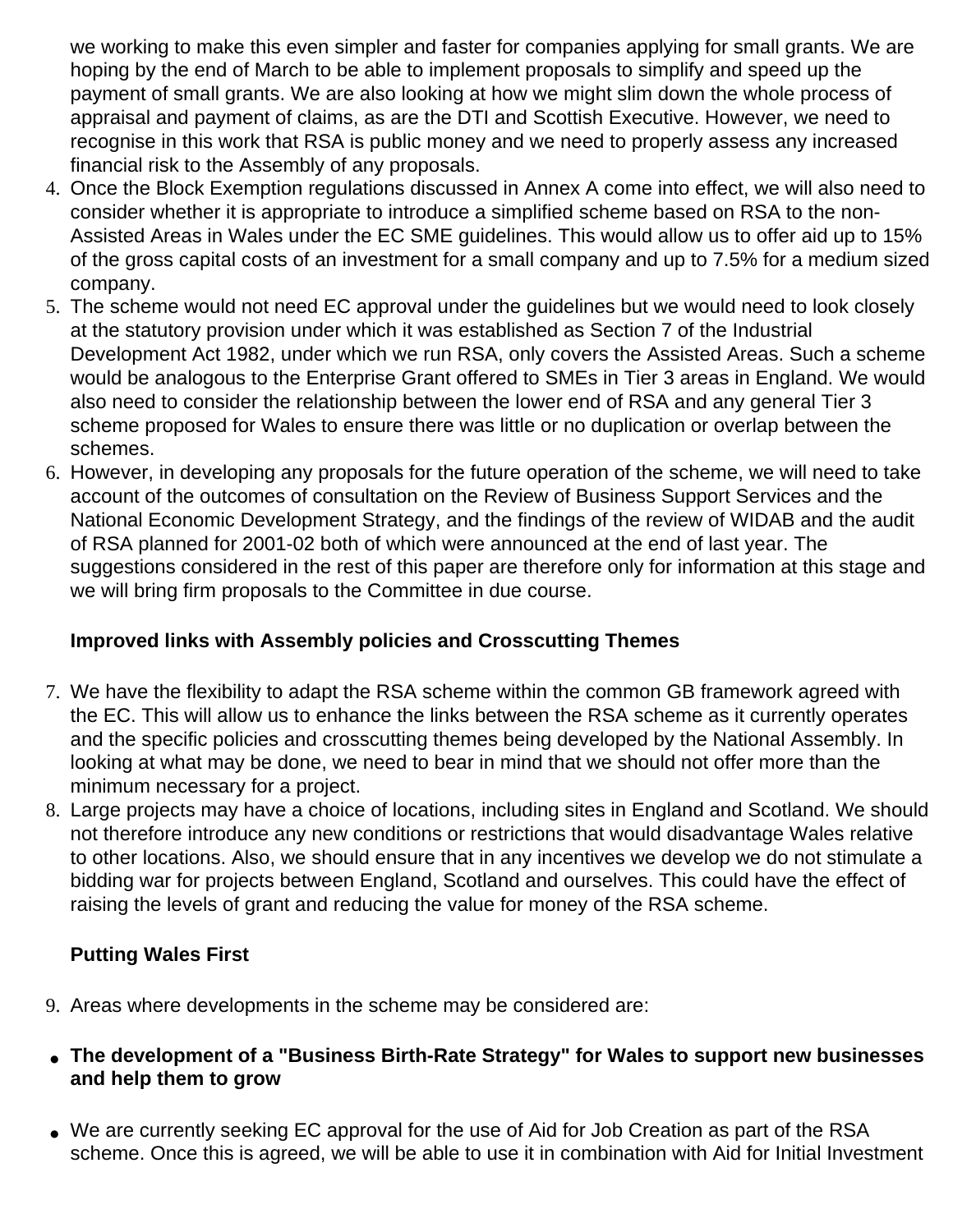and the SME supplement. This will provide enhanced levels of support for new SMEs in the Assisted Areas, particularly in the Objective One area where higher levels of support can be offered.

- Under the exemption regulations we may also wish to introduce the scheme in the non-Assisted Areas under the SME guidelines, creating the equivalent of the English Enterprise Grant scheme. Overall, these changes will allow projects to go ahead that we would not have previously been able to support.
- **We will ensure that no high-quality jobs in Wales are put at risk because of the Assembly's policy on RSA**
- It is important to attract projects with high quality jobs to Wales. Many knowledge-based and research and development projects are associated with relatively low capital expenditure and yet create the highly-skilled and highly-paid jobs that are essential to the growth of the economy in Wales. Under the current RSA scheme, where we have been limited to aid for an initial investment, we have been unable to provide sufficient support to secure all the projects we would have wished for Wales.
- With aid for job creation and the SME supplement, we will be able to give enhanced support to such projects in future. Also, in assessing any project to decide whether it provides added value, we need to consider whether we would wish to offer more for projects that raise local skills and wages levels, and for those that include research and development elements.
- However, if we are to adhere to the principles of not offering more than the minimum necessary, this in practice may mean restricting offers to projects that do not have these elements. In doing so, we may lose projects that would have brought at least basic employment to areas of high economic inactivity where there are low skills levels.
- **We will implement measures to monitor the way in which the distribution of such grants reflects the regional diversity and economic needs of all areas of Wales**
- Although the evaluation report concluded that large projects provide better value for money, it is important for Wales that we recognise our particular regional need and continue to support small home-grown businesses in areas with low skills levels and high economic inactivity
- Also, if we are successfully to meet the needs of Wales, we need to attract more projects to the most disadvantaged areas. The EC aid limits are higher in these areas so we can offer a higher proportion of grant relative to the total cost.
- We currently monitor the geographical location and size of projects supported by RSA and encourage projects that support the needs of Wales. However, this again is dependent on offering the minimum necessary for a project and we may need to consider whether we would restrict aid in some areas so as to create an incentive for the most disadvantaged ones. Such action, though, may result in us losing the projects concerned.
- RSA is currently promoted across all eligible sectors with all projects being treated equally and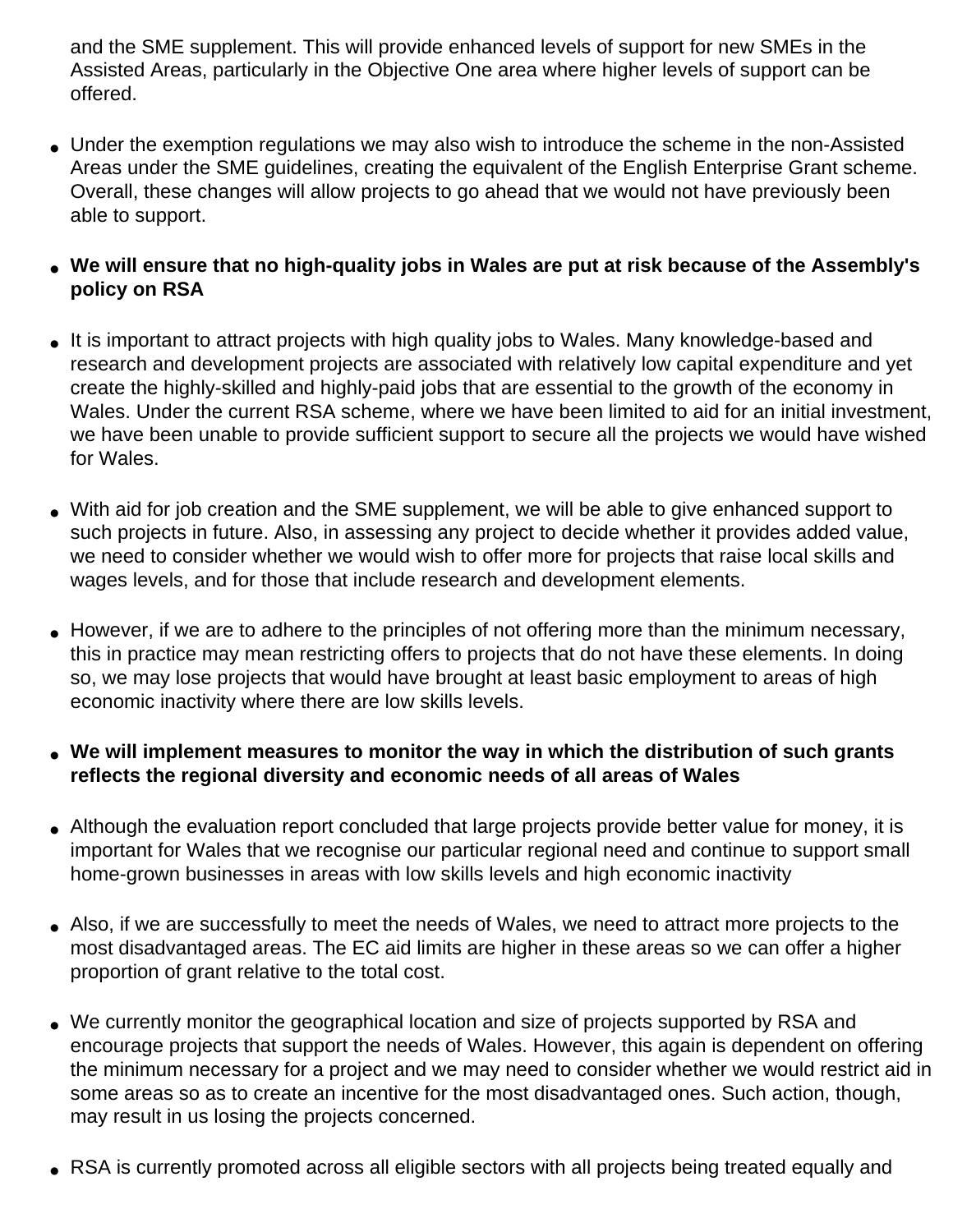appraised to the same criteria. However, under the National Economic Development Strategy we may wish to target specific sectors for development in Wales. This is in an area where the WDA is in the lead, but we could work closely with the agency and others to actively promote RSA for selected sectors. We also could consider an incentive of higher levels of RSA to try and encourage projects in selected sectors but as above this would have to be achieved by restricting aid to other sectors with the risk of losing projects in those sectors.

- We will promote closer links between business, further and higher education, seeking to **develop high calibre clusters of academic and entrepreneurial excellence.**
- The recent evaluation showed 75% of companies in the survey reported improved competitiveness from RSA support. Just over a third of companies also reported a major technical advance typically in relation to processes, or processes and products in combination. In almost 40% of cases, technical advances were copied by competitors so RSA may have had a wider UK impact. Even so, we could perhaps consider giving increased weight to competitiveness and innovation in the appraisal process.
- To help develop and grow entrepreneurs in Wales, we need to improve the way we are able to support high-risk projects that if successful will bring high rewards. We already work with others such as the WDA and the TECs in helping to create support for such projects. However, there is probably scope for improved joint working to identify a support package of grant, loan and equity funding that allows the people of Wales not only to share the risk of such projects with the company but also the rewards.
- **Increased funding for the WDA will be targeted in order to develop a 'second wave' of higher skill, high value Foreign Direct Investment built around existing SME supply chain provision**
- The evaluation concluded that RSA already plays an important role in attracting inward investment. However, we need to consider how we might improve support to WDA in this important role. Working more to promote RSA through the consultants who advise companies on business support schemes may also be of value.

### **Support for Crosscutting themes**

- **Social Inclusion** The EC regional aid framework allows aid to be given to assist economic development in the most disadvantaged areas, with the highest levels of aid being available in the Objective One area. The framework under which RSA operates therefore supports social inclusion by aiming to reduce the disparities that exist between the richest and poorest areas. We may be able to take this further by considering our ability to give incentives under the RSA scheme for companies to invest preferentially in areas of high economic inactivity and in projects that raise local skill and wage levels. In practice, though, this would have to be achieved by restricting aid to other projects.
- **Equal Opportunities** RSA may be able to support this by improving support for knowledgebased projects that offer flexible working conditions and where the work is both accessible and appropriate for those with disabilities. We could actively encourage companies to work towards the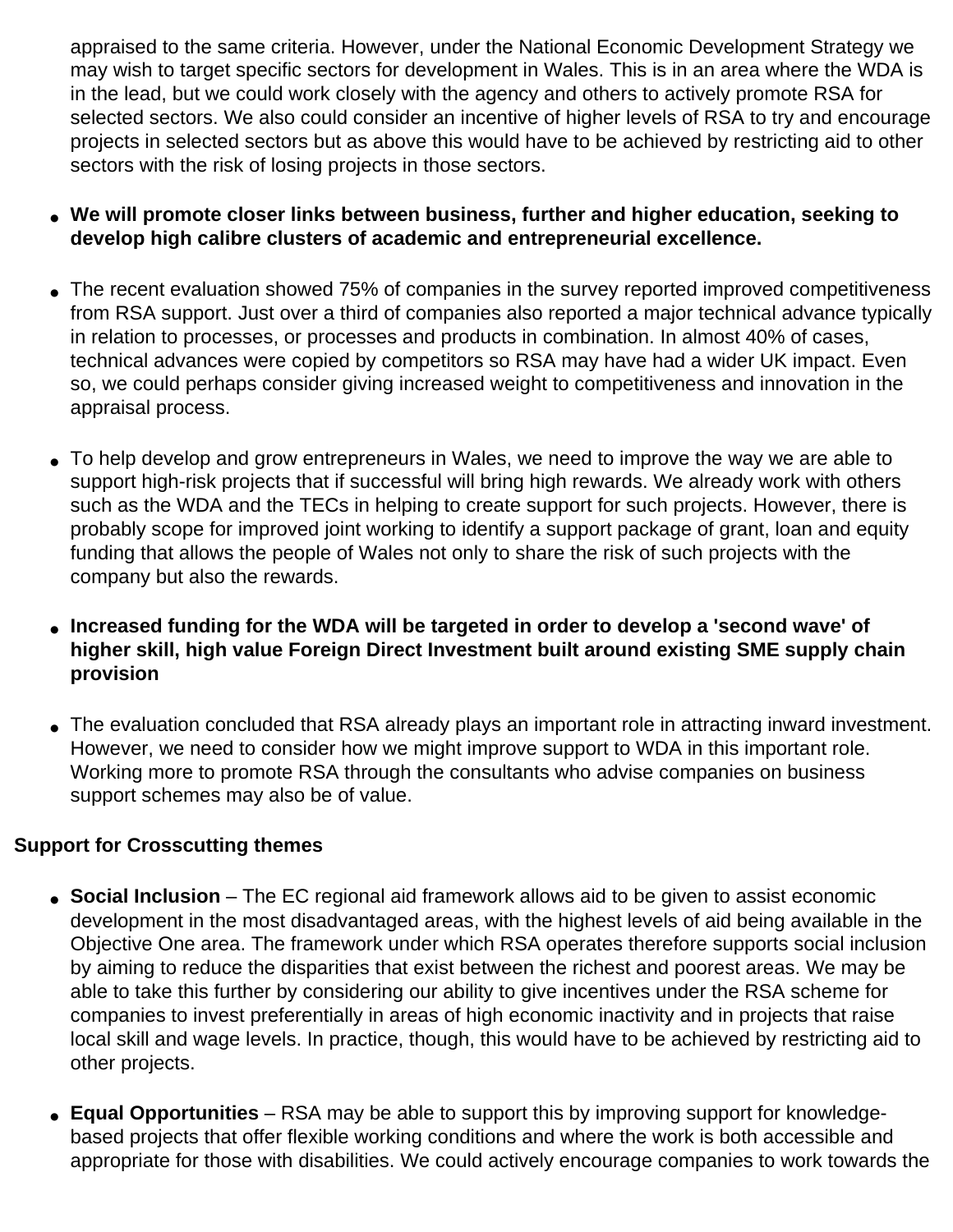achievement of nationally recognised schemes such as Investors in People where the policy on equal opportunities is assessed as part of the award. We also need to consider whether we are able to support the development of child care facilities as part of a project in the same way as we would include canteen facilities, security and cleaning which nowadays are often contracted out, but for which jobs are created as part of a project.

● **Sustainable Development** – We need to consider whether, as part of the RSA scheme, we can work with other areas of the Assembly and with other agencies to develop an incentive for companies applying for RSA also to improve energy efficiency and environmental management, and to preferentially use brownfield sites.

### **Betterwales 2003 targets and 2010 benchmarks**

- 1. Targets for jobs under Betterwales relate to the net additional increase in the numbers of jobs. RSA currently treats safeguarded and new jobs equally. Under aid for job creation we shall only be providing aid for net additional jobs. For offers of aid for initial investment relating to safeguarding and creating jobs, we need to consider whether we should be prepared to pay more for new jobs than for safeguarding existing ones.
- 2. If we were to be successful at creating more new jobs by offering more per job for new jobs, this would seem to produce a greater contribution towards meeting the Betterwales targets. However, in deciding to offer less support for safeguarded jobs, there is a real possibility we will not be able to retain jobs in Wales that we would previously have safeguarded. This would reduce the total job numbers in Wales and make net additional job targets more difficult to achieve. Although safeguarded jobs are thought to provide less value for money than newly created ones, they are nevertheless very important in maintaining the total number of jobs in Wales and we must still recognise the regional need for such jobs in areas of high economic inactivity.

### **Action for EDC**

- 3. The Committee should note:
	- $\circ$  the framework under which RSA operates
	- $\circ$  the processes involved in appraisal and for payment of grant
	- ❍ the areas under consideration for enhancing RSA and adapting it to the specific needs of Wales
	- that the Minister will report back to the Committee when firm proposals for any changes are developed
	- $\circ$  that any proposals will need to reflect the outcome of the forthcoming consultations and take account of the findings of the GB-wide evaluation, the review of WIDAB and the planned audit study.

#### **Contact Point**

1. Industrial Development Division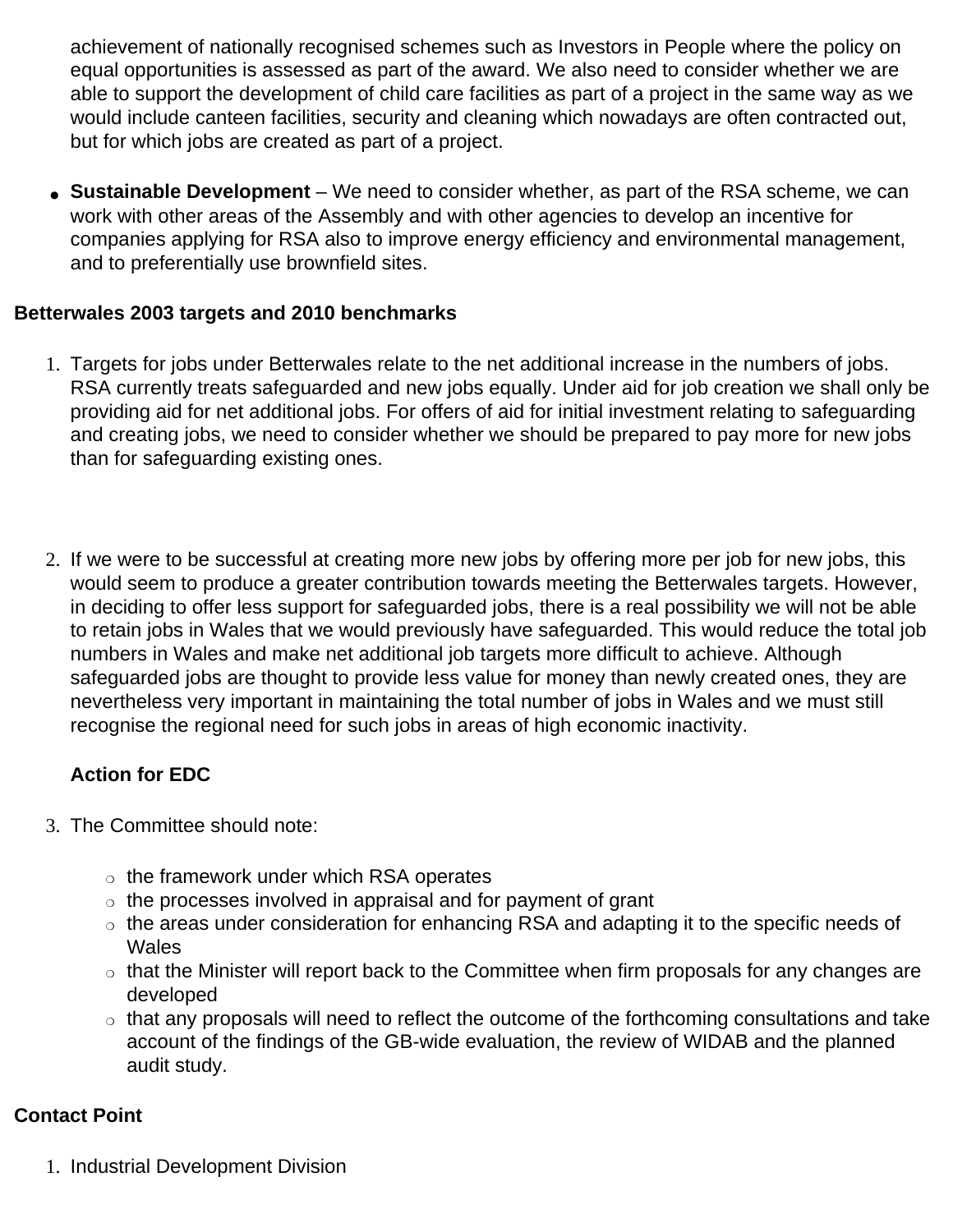**Annex A**

### **EUROPEAN REGIONAL AID FRAMEWORK**

- 1. Aid to certain industries is specifically regulated, these industries are:
	- Synthetic fibres
	- Motor vehicle industry
	- Shipbuilding
	- Steel
	- Coal
	- Transport
	- Agriculture
	- Fisheries
- 1. Other than to those industries, State-Aid can be provided under various EU frameworks.

### **1998 Guidelines on National Regional Aid**

- 2. This allows aid to companies in the Assisted Areas to support initial investment or job creation. Aid is given gross and is taxable. In Wales, the amount of aid that can be given is limited to 35% net grant equivalent in Tier 1 areas and 15% in Tier 2 areas except for those in Powys where the limit is 20%. For SMEs these limits can be raised by 15% of gross costs in Tier 1 areas so long as 65% net grant equivalent is not exceeded. For Tier 2 areas, the figures are 10% gross up to a maximum of 30% net grant equivalent.
- 3. An **initial investment** is one in fixed capital relating to the setting up of a new establishment, the extension of an existing establishment, or the starting up of an activity involving a fundamental change in a product or production process of an existing establishment. Replacement equipment is not eligible.
- 4. The purchase of the assets of an establishment that has closed, or would have closed, may also be regarded as an initial investment unless the establishment belongs to a company in difficulty. In which case, the aid must be examined against the Guidelines for State Aid for rescuing and restructuring firms in difficulty.
- 5. Aid is calculated as a percentage of the investment value for a standard base of land, buildings and plant/machinery. Eligible expenditure for large companies may also include intangible assets up to a value of 25% of the standard base. There is no limit on the level of intangible assets for SMEs. Companies must provide at least 25% of the funding necessary for the investment from their own resources. An initial investment receiving state aid must be maintained for a minimum of 5 years.
- 6. Aid may also be given for **job creation** where an initial investment produces a net increase in the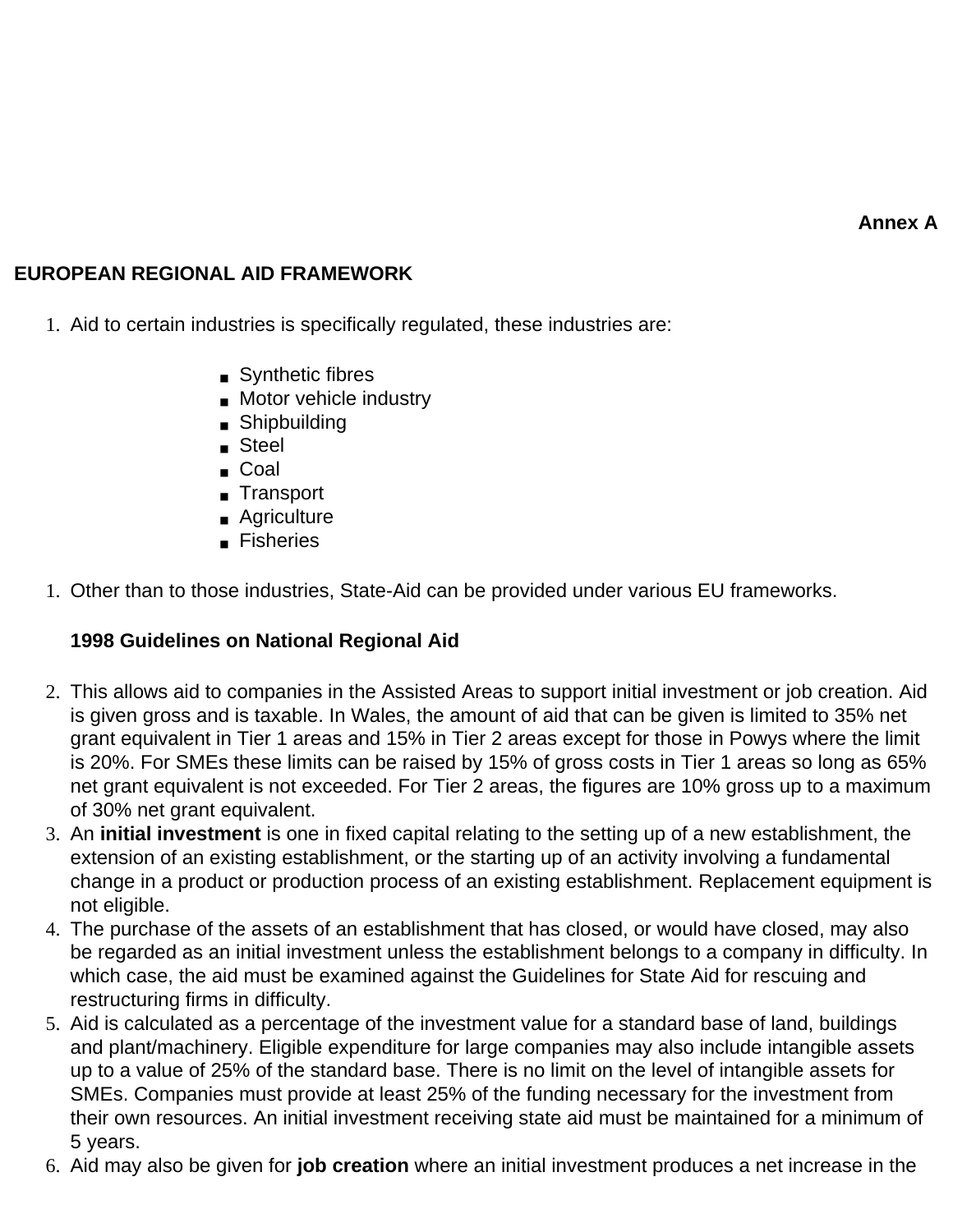number of jobs in a particular establishment compared with the average over a period of time. Aid is calculated as a percentage of the gross salary costs for 2 years of net additional jobs created by the project. Companies receiving aid for job creation must maintain the net additional jobs for a minimum of 5 years.

# **Guidelines for aid to SMEs**

- 7. Aid can be given to any SME up to a maximum of 15% gross of the cost of an initial investment for a small company and up to a maximum of 7.5% for a medium size company. For SMEs, tangible and intangible assets are treated equally and there is no limit to the proportion of intangible assets.
- 8. An SME is defined as having fewer than 250 employees and either an annual turnover not exceeding ECU 40 million or an annual balance sheet total not exceeding ECU 27 million. A small company has fewer than 50 employees and either an annual turnover not exceeding ECU 7 million or an annual balance sheet total not exceeding ECU 5 million.
- 9. An SME must also be independent in that it must not be more than 25% owned by a company that is not an SME. The main exception to this is if the enterprise is held by public investment corporations, venture capital companies or institutional investors, provided no control is exercised either individually or collectively.

## **De minimis aid**

10. Aid up to a maximum of ECU 100,000 may be given to any firm within a 3 year rolling period. This does not affect the ability of a firm to receive other aid under an EC approved scheme.

### **Training aid**

11. Aid may be provided to support specific training up to 25% of the cost for large companies and 35% for SMEs. For general training these limits are 50 % and 70%. The limits may be raised by 5% for companies in Tier 2 areas and by 10% for those in Tier 1 areas. These limits may be raised by a further 10% when the beneficiaries of training are categories of disadvantaged workers.

# **Aid for Research and Development**

- 12. Aid for research and development can be given at a level of 100% for fundamental research that is not linked to any industrial or commercial objectives of a particular enterprise and for which a wide dissemination of the results of the research is guaranteed. However, other than for these circumstances, for industrial research aid must not exceed 50% of the eligible project costs.
- 13. Technical feasibility studies may qualify for aid up to 75% of the study costs but such studies preparatory to pre-competitive development activities may only qualify for aid up to 50% of the study costs. Pre-competitive development activities may only receive up to 25% of the project costs. For SMEs, the cost of patent applications may be supported to the same level as the original research.
- 14. For technical feasibility studies and pre-competitive development activities, the limits may be raised by 10% for SMEs, by 10% in Tier 1 areas and by 5% in Tier 2 areas. However, overall limits must not exceed a maximum of 75% for industrial research and 50% for pre-competitive development activities.
- 15. **Aid for rescuing and restructuring firms in difficulty**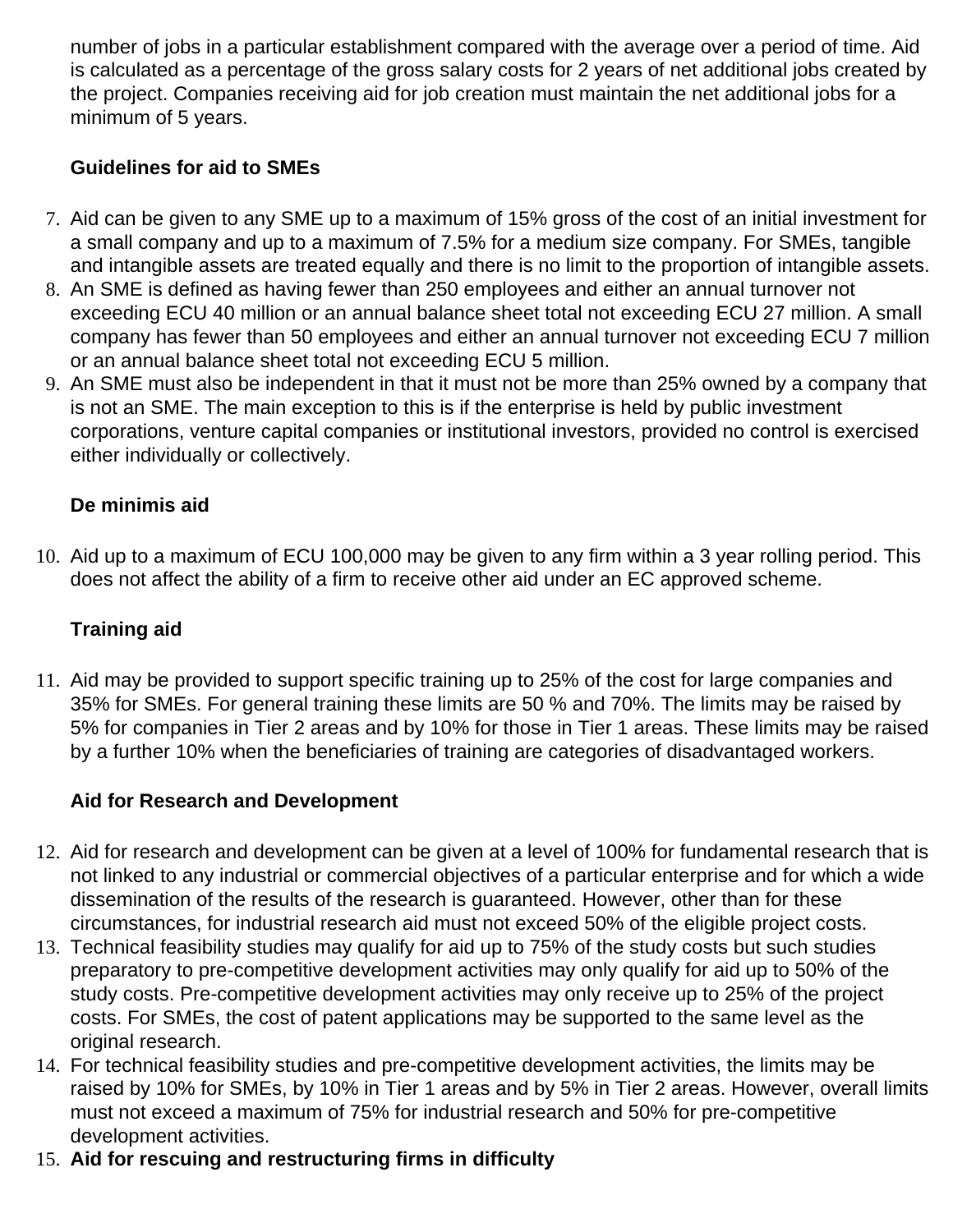- 16. There is no EC definition of a firm in difficulty. However, for the purpose of the above guidelines, the Commission regards a firm as being in difficulty where it is unable, whether through its own resources or with funds it is able to obtain from its owners/shareholders or creditors, to stem losses which, without outside intervention by the public authorities, will almost certainly condemn it to go out of business in the short or medium term.
- 17. With the exception of newly created firms, including those resulting from the liquidation of a previous firm or merely taking over its assets, no aid may be given to a firm in difficulty except aid for rescuing and restructuring firms in difficulty, and only then with EC approval.

### **Block Exemptions**

- 18. Aid can only be provided under the above guidelines once the scheme under which it is given has been approved by the EC. If aid given without EC approval, the Commission can require the recovery of that aid with interest payable from the date it was given until the date it is recovered.
- 19. The EC, however, has been consulting on draft exemption regulations that allow aid to be given without the need for approval under schemes that conform with the de minimis, SME and training guidelines (as long as the training aid does not exceed £1m). These have now been agreed by the Commission and were published in the Official Journal on 13 January. The block exemption regulations will come into force 20 days after this date.

## **Annex B**

# **REGIONAL SELECTIVE ASSISTANCE (Extract from EDC-08-99 (p3))**

- 1. Regional Selective Assistance is a discretionary scheme which gives grant to industry to help meet the capital costs of an investment project. The statutory basis of this is Section 7 of the Industrial Development Act 1982.
- 2. Almost all businesses investing in manufacturing can apply for a grant, as can many in service industries that operate beyond a local market. Retailing rarely qualifies. The European Community restricts assistance in some industries where there is overcapacity, including man-made fibre, shipbuilding and repair, vehicles, iron and steel, coal and some fishery and agricultural products.
- 3. All applications for Regional Selective Assistance are assessed against the following criteria:
- Location all projects must be in an Assisted Area
- **Need** the applicant must demonstrate that without grant the project would not go ahead as envisaged in terms of nature, scale, timing, or location. This may be to meet a funding gap, to reduce the associated risks, to influence the choice of location, or to meet established investment criteria of the parent company.
- **Jobs** the project must create or safeguard jobs, however assistance will not be given if it simply helps create overcapacity and hence unemployment elsewhere in the UK, or simply to move jobs from one part of the country to another.
- Viability the project must have a good prospect of being self-sustaining within a reasonable timescale.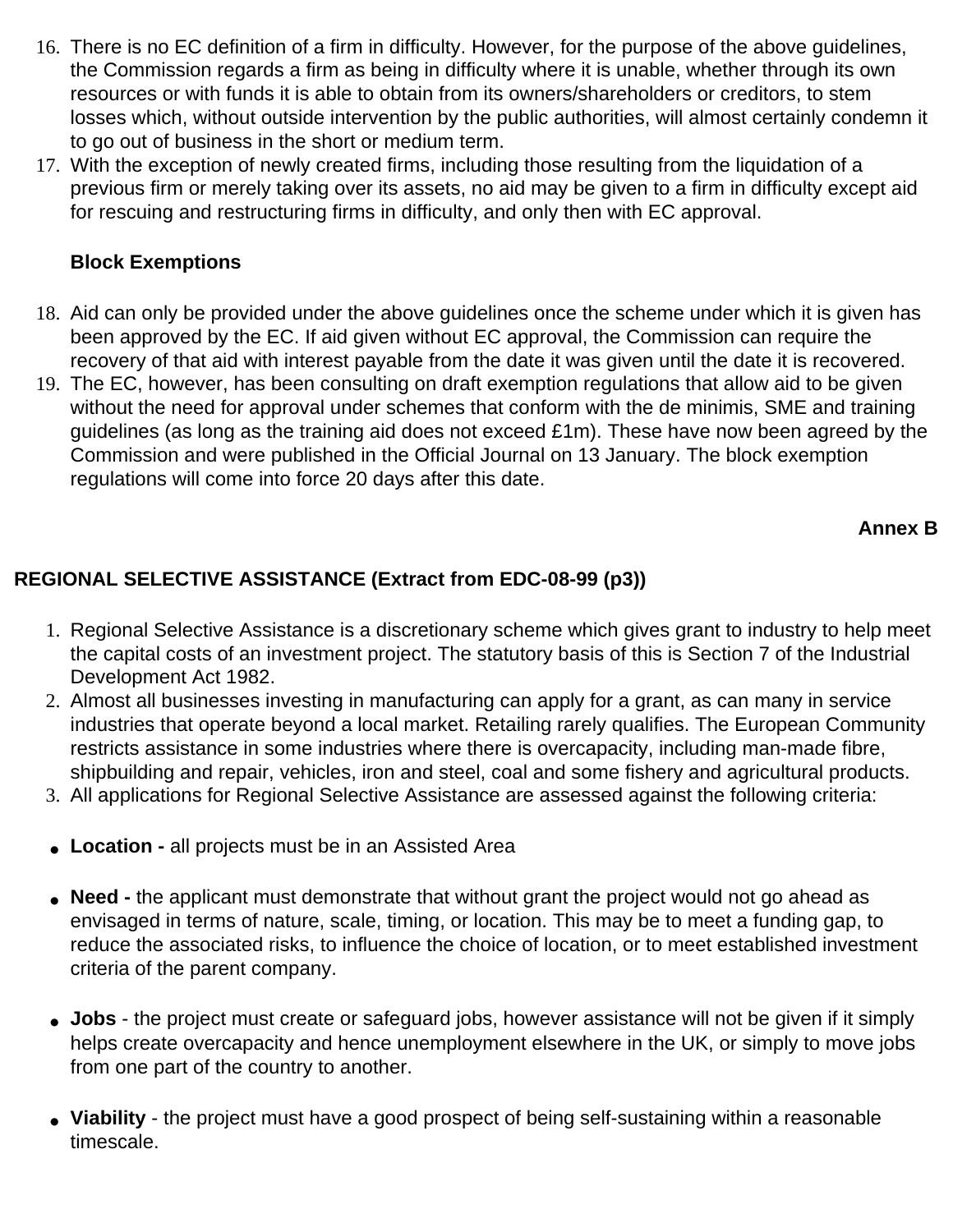- **Investment** the project must involve capital expenditure on property, plant or machinery, whether new or second hand. Routine replacement of capital equipment is not eligible, neither is working capital although it may be taken into account when determining the need for assistance.
- Prior commitment as Regional Selective Assistance is only offered when it makes a difference whether a project goes ahead, there must be no prior commitment to, or expenditure on, a project until an offer of Regional Selective Assistance has been made.
- Other funding most of the finance for a project should come from the applicant's own or other private sector sources. Applicants will need to show that they have fully explored these sources before applying for Regional Selective Assistance. Other public sector assistance will be taken into account when assessing the level of grant that can be paid without breaching EU limits
- 1. The level of grant offered is the minimum thought necessary to enable the project to go ahead and is usually paid in instalments which roughly match capital expenditure and the impact on job numbers. The grant offer, however, must not exceed limits set by the EU on the maximum percentage of eligible capital expenditure.
- 2. The Welsh Industrial Development Advisory Board only considers applications for greater than £250,000. Decisions on applications for less than this have been delegated to officials. The Economic Development Minister is not obliged to accept WIDAB's advice, but under Section 13 would have to make a statement to the Assembly explaining the reasons for not doing so, if requested by the Board.
- 3. When the grant becomes payable depends on when projects actually start, and the ability to make appropriate progress towards the investment and job targets set in the offer letter. Many projects do not proceed according to the original timetable. Payment of grant is thus demand led and in any one financial year will include grant from offers in several preceding years. When presenting statistics it is customary therefore to use data on offers rather than payments to avoid confusion.

#### **Annex C**

### **WELSH INDUSTRIAL DEVELOPMENT ADVISORY BOARD (WIDAB)**

#### **a) Statutory Basis**

WIDAB was established under Welsh Development Agency Act 1975, Section 13 which reads as follows:

- 1. The Secretary of State shall appoint a board to be called the Welsh Industrial Development Advisory Board, to advise him with respect to the exercise of his functions under Section 7 of the Industry Act 1972.
- 2. The Board shall consist of a chairman and not less than four nor more than seven other members.
- 3. The members of the Board shall include persons who appear to the Secretary of State to have wide experience of , and to have shown capacity in, industry, banking, accounting, finance or the organisation or representation of workers.
- 4. If the Board make a recommendation with respect to any matter at the request of the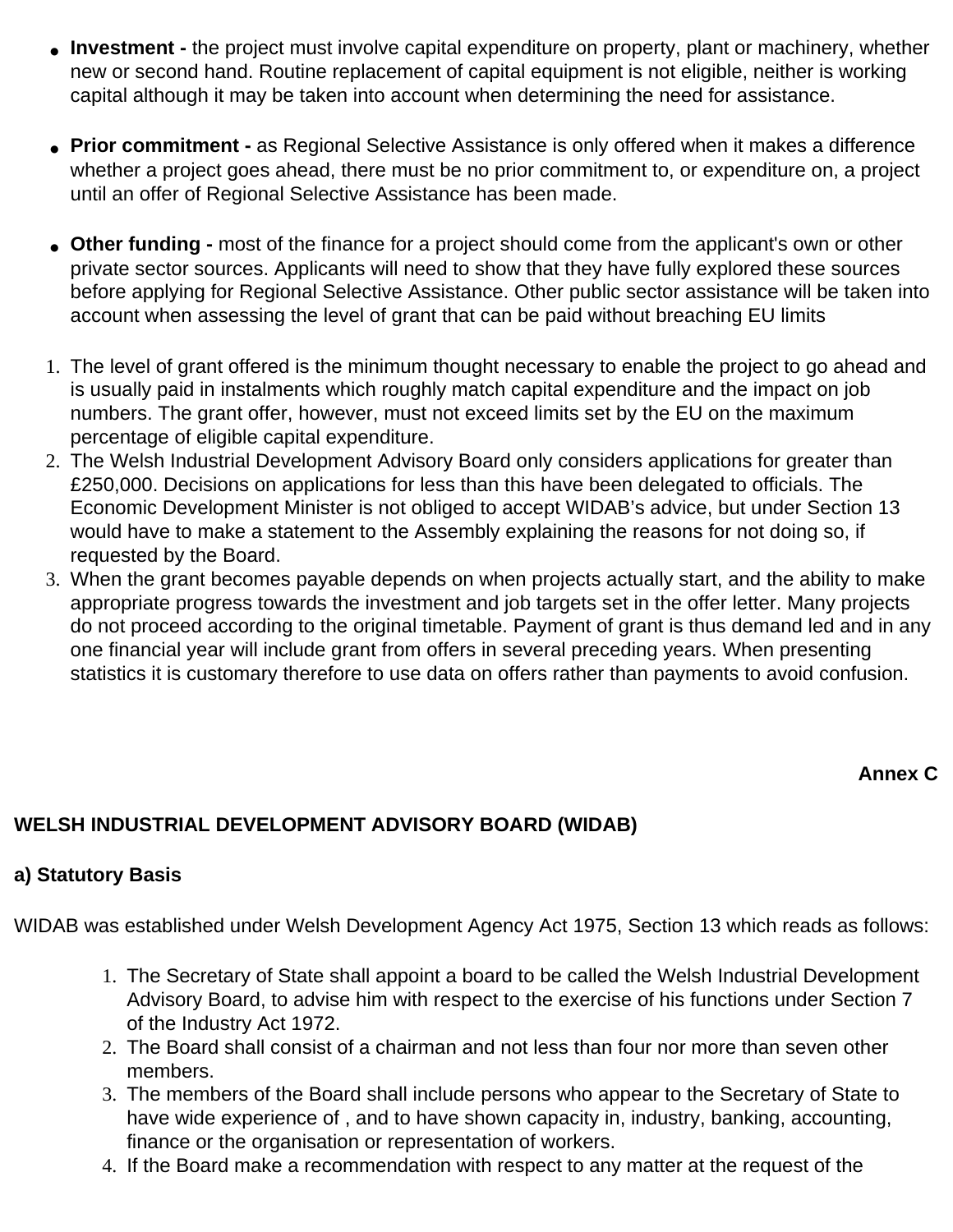Secretary of State and the Secretary of State exercises his functions under Section 7 of the Industry Act 1972 contrary to their recommendation, he shall, if the Board so request, lay a statement as to the matter before Parliament.

#### **b) Current Membership**

Sheila Drury OBE (Chair)

Gerry Long

Jeff Maddock

Jim Driscoll

Jim Hancock

Annesley Wright

Richard Fowler

Nigel Wheeler

**Annex D**

### **DETAILS OF RSA OFFERS ACCEPTED AND GRANT PAID**

#### **TABLE A**

**PROJECT GRANTS BY UK AND FOREIGN OWNED COMPANIES - CUMULATIVE OFFERS ACCEPTED AND PAYMENTS MADE 1 APRIL 1990 TO 31 MARCH 2000**

|     |              |                                           | Cumulative Offers Accepted 1.4.90 to 31.3.00 |                       |
|-----|--------------|-------------------------------------------|----------------------------------------------|-----------------------|
| No. | <b>Value</b> | <b>Associated</b><br><b>Project Costs</b> | <b>Forecast</b>                              | Payments<br>1.4.90 to |
|     |              |                                           | Employment (1)                               | 31.3.00(2)            |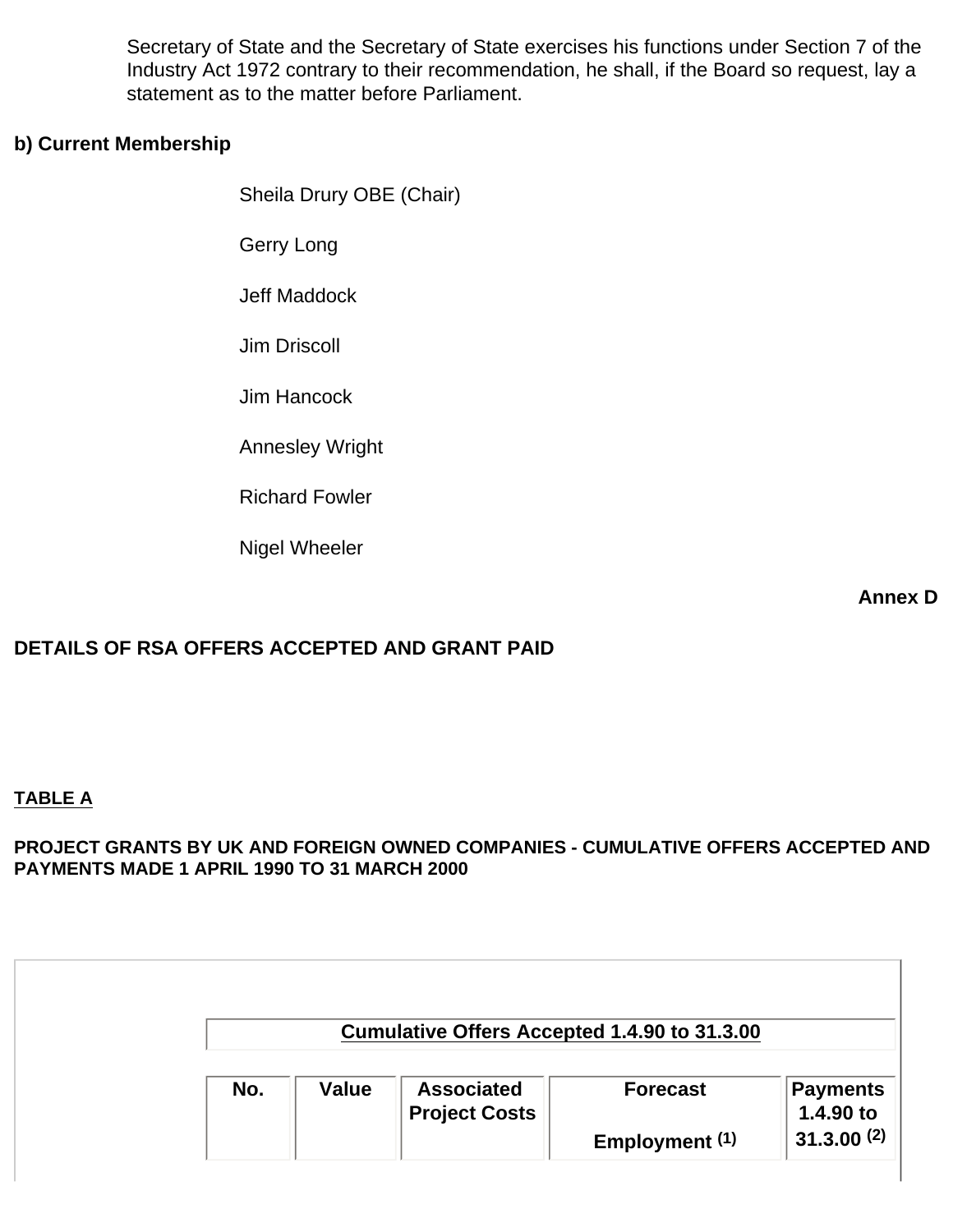|                      |        | (£'000)   | (E'000)    | <b>New</b> | <b>Safeguarded</b> | (E'000)   |  |
|----------------------|--------|-----------|------------|------------|--------------------|-----------|--|
| <b>Gt Britain:</b>   |        |           |            |            |                    |           |  |
| <b>UK Owned</b>      | 12,122 | 1,512,374 | 11,212,249 | 254,995    | 99,625             | 1,090,428 |  |
| Foreign Owned        | 1,398  | 1,625,285 | 17,656,787 | 150,435    | 73,793             | 1,109,231 |  |
| Total                | 13,520 | 3,137,659 | 28,869,036 | 405,430    | 173,418            | 2,199,659 |  |
| <b>Scotland:</b>     |        |           |            |            |                    |           |  |
| <b>UK Owned</b>      | 1,697  | 466,095   | 2,774,907  | 57,742     | 23,697             | 296,768   |  |
| <b>Foreign Owned</b> | 452    | 689,944   | 6,726,645  | 59,703     | 15,420             | 384,772   |  |
| Total                | 2,149  | 1,156,039 | 9,501,552  | 117,445    | 39,117             | 681,540   |  |
| <b>Wales:</b>        |        |           |            |            |                    |           |  |
| <b>UK Owned</b>      | 1,387  | 324,497   | 1,943,081  | 45,697     | 16,343             | 243,094   |  |
| <b>Foreign Owned</b> | 330    | 412,009   | 4,546,008  | 37,512     | 19,076             | 307,714   |  |
| Total                | 1,717  | 736,506   | 6,489,089  | 83,209     | 35,419             | 550,808   |  |
| England:             |        |           |            |            |                    |           |  |
| <b>UK Owned</b>      | 9,038  | 721,782   | 6,494,261  | 151,556    | 59,585             | 550,566   |  |
| Foreign Owned        | 616    | 523,332   | 6,384,134  | 53,220     | 39,297             | 416,745   |  |
| Total                | 9,654  | 1,245,114 | 12,878,395 | 204,776    | 98,882             | 967,311   |  |

1. *Forecast employment figures are based on company forecasts for the project at the time of offer.*

*(2) Payments made in period shown; includes payments on prior projects for which offer was accepted in an earlier year*

# **TABLE B**

#### **OFFERS ACCEPTED 1996-97 TO 1999-00**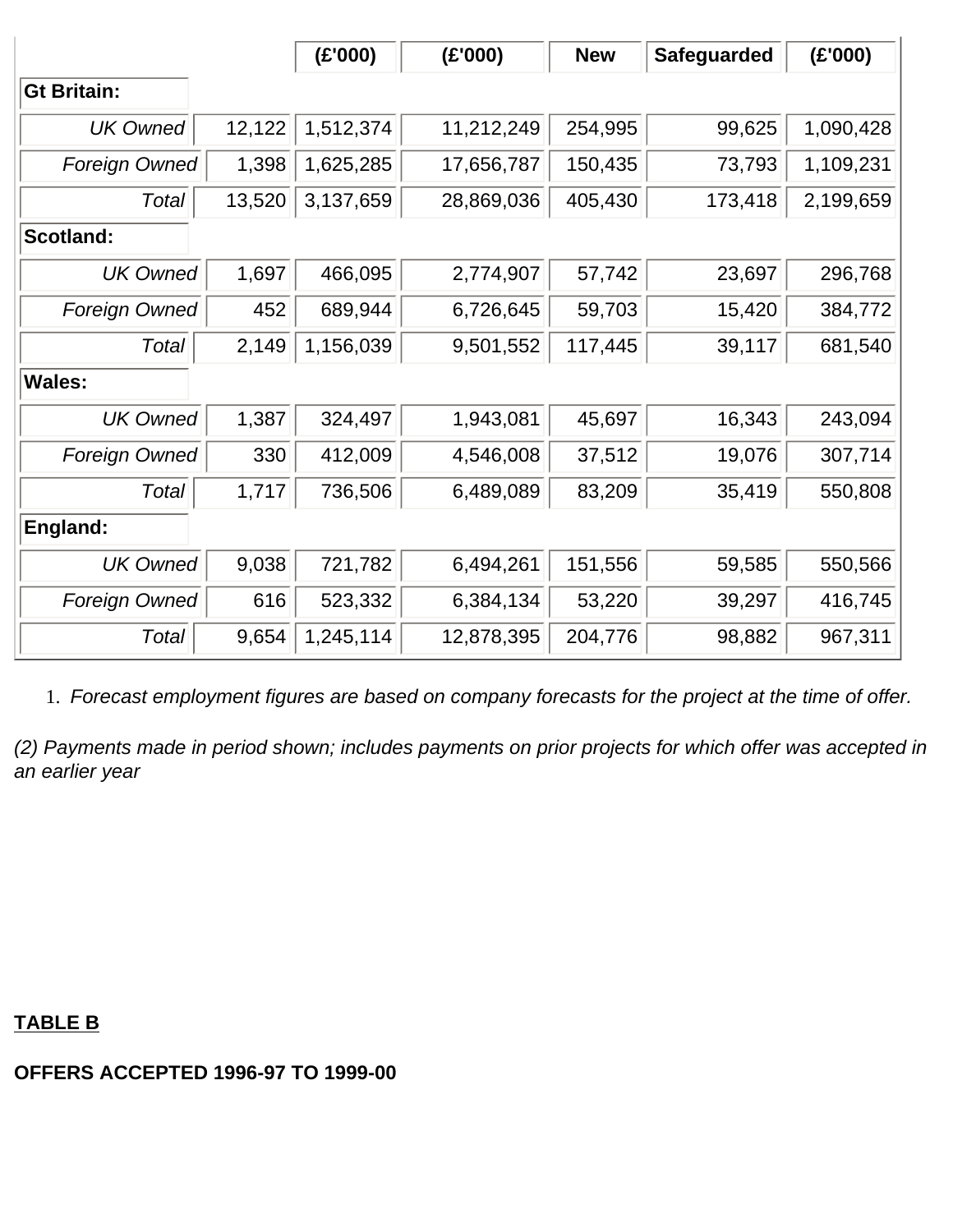|                    |                                    |       |              | <b>Associated</b>                            |            | Forecast <sup>(2)</sup> |
|--------------------|------------------------------------|-------|--------------|----------------------------------------------|------------|-------------------------|
| <b>Country</b>     | <b>Financial year</b><br><b>of</b> | No.   | <b>Value</b> | Project<br><b>Employment</b><br><b>Costs</b> |            |                         |
|                    | Acceptance (1)                     |       | (E'000)      | (E'000)                                      | <b>New</b> | Safeguarded             |
| <b>Gt Britain:</b> | 1996-97                            | 1,538 | 419,598      | 3,791,523                                    | 47,706     | 24,736                  |
|                    | 1997-98                            | 1,342 | 451,683      | 6,373,556                                    | 53,886     | 21,931                  |
|                    | 1998-99                            | 1,213 | 248,871      | 2,252,496                                    | 34,972     | 13,179                  |
|                    | 1999-00                            | 1,226 | 305,466      | 2,215,420                                    | 48,133     | 18,898                  |
| Scotland:          | 1996-97                            | 207   | 149,289      | 918,717                                      | 12,508     | 4,218                   |
|                    | 1997-98                            | 232   | 171,189      | 2,751,201                                    | 18,312     | 3,745                   |
|                    | 1998-99                            | 216   | 73,091       | 453,744                                      | 8,906      | 2,671                   |
|                    | 1999-00                            | 249   | 140,808      | 706,945                                      | 15,140     | 5,142                   |
| <b>Wales:</b>      | 1996-97                            | 181   | 105,877      | 1,099,117                                    | 11,036     | 5,651                   |
|                    | 1997-98                            | 141   | 112,571      | 1,828,007                                    | 12,216     | 2,377                   |
|                    | 1998-99                            | 121   | 47,548       | 436,496                                      | 7,682      | 1,054                   |
|                    | 1999-00                            | 139   | 53,497       | 302,424                                      | 7,979      | 3,500                   |
| England:           | 1996-97                            | 1,150 | 164,432      | 1,773,689                                    | 24,162     | 14,867                  |
|                    | 1997-98                            | 969   | 167,923      | 1,794,348                                    | 23,358     | 15,809                  |
|                    | 1998-99                            | 876   | 128,232      | 1,362,256                                    | 18,384     | 9,454                   |
|                    | 1999-00                            | 838   | 111,161      | 1,206,051                                    | 25,014     | 10,256                  |

1. *Accepted in period shown; includes projects for which the application was received in an earlier year. Revisions to offers in the year of initial acceptance*

2. *Forecast employment figures are based on company forecasts for the project at the time of offer*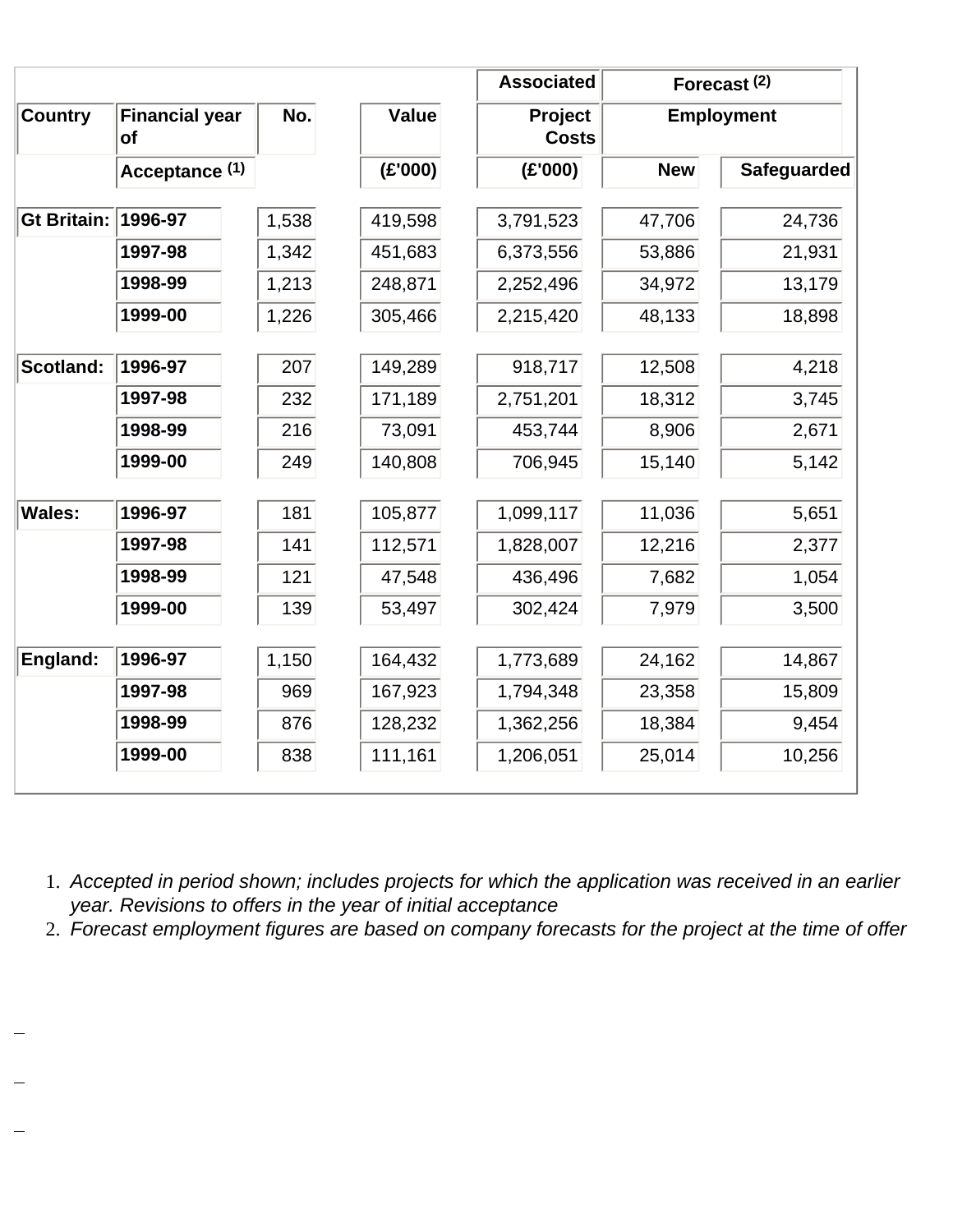# **TABLE C**

# **OFFERS ACCEPTED IN WALES SINCE 1 APRIL 1998 BY GEOGRAPHICAL AREA**

|                      |                            | <b>Number</b><br>of Offers<br><b>Accepted</b> | <b>Value</b><br>of<br><b>Offers</b><br>(E000) | <b>Value of</b><br><b>Investment</b><br>(E000) | <b>New</b><br><b>Jobs</b><br><b>Forecast</b> | <b>Safeguarded</b><br><b>Jobs</b><br><b>Forecast</b> |
|----------------------|----------------------------|-----------------------------------------------|-----------------------------------------------|------------------------------------------------|----------------------------------------------|------------------------------------------------------|
|                      | <b>North Wales</b>         | 28                                            | 8,355                                         | 87,369                                         | 1,345                                        | 240                                                  |
|                      | Mid Wales <sup>(1)</sup>   | $\mathbf 0$                                   | $\mathbf 0$                                   | $\overline{0}$                                 | $\mathbf 0$                                  | $\overline{0}$                                       |
| 1 April to<br>31 Dec | South East<br>Wales        | 50                                            | 56,054                                        | 506,142                                        | 4,194                                        | 1,935                                                |
| 2000(2)              | South West<br><b>Wales</b> | 18                                            | 7,095                                         | 49,645                                         | 727                                          | 224                                                  |
|                      | <b>TOTAL</b>               | 96                                            | 71,504                                        | 643,156                                        | 6,266                                        | 2,399                                                |
|                      | <b>North Wales</b>         | 30                                            | 10,876                                        | 52,852                                         | 950                                          | 1,188                                                |
|                      | <b>Mid Wales</b>           |                                               |                                               |                                                |                                              |                                                      |
| 1 April 1999<br>to   | <b>South East</b><br>Wales | 83                                            | 28,050                                        | 162,288                                        | 4,166                                        | 1,663                                                |
| 31 March<br>2000     | South West<br>Wales        | 27                                            | 15,021                                        | 90,324                                         | 3,031                                        | 649                                                  |
|                      | <b>TOTAL</b>               | 140                                           | 53,947                                        | 305,464                                        | 8,147                                        | 3,500                                                |
|                      | North Wales                | 25                                            | 12,308                                        | 234,028                                        | 1,416                                        | 312                                                  |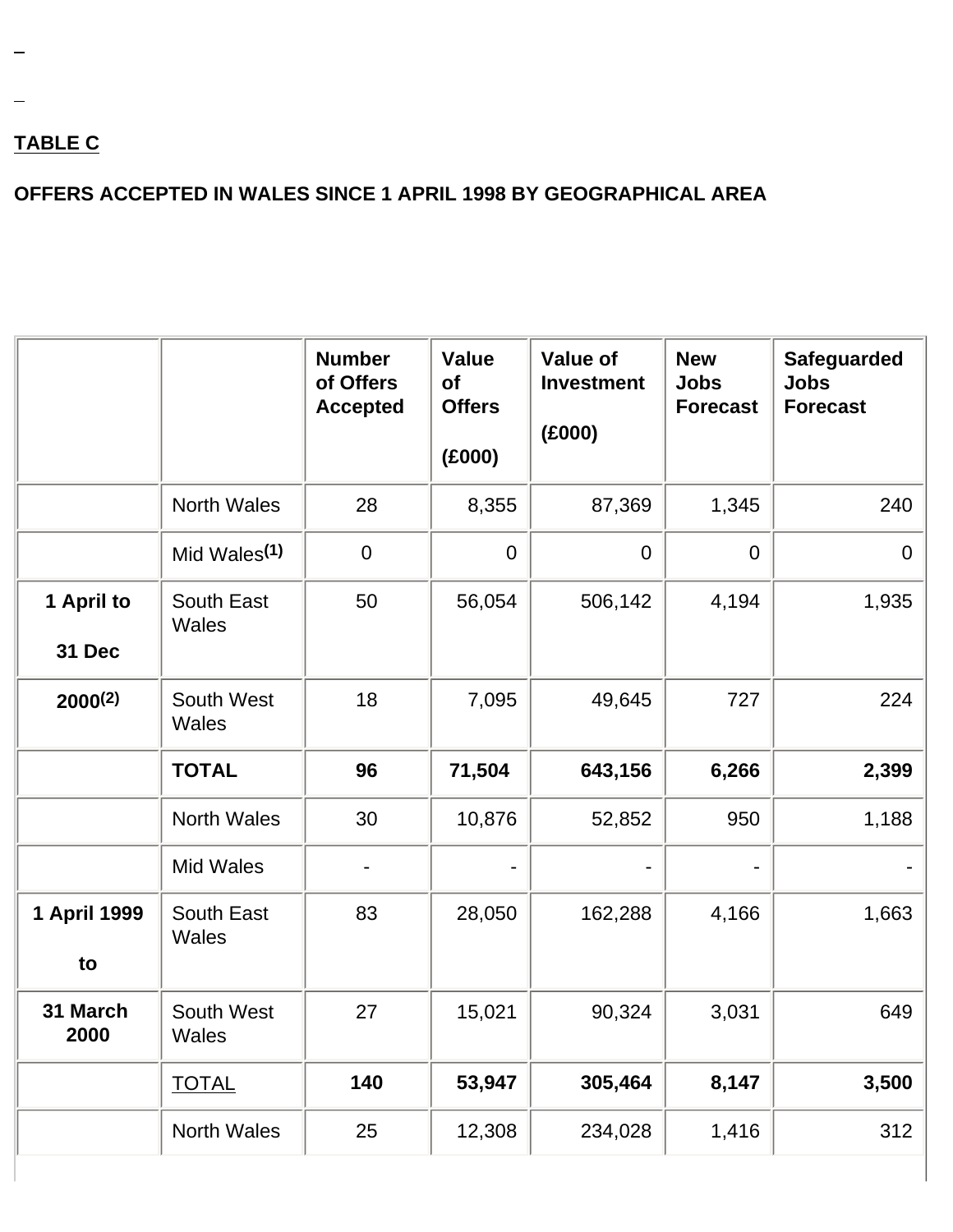|                    | Mid Wales           |     | ۰      | ٠       |       |       |
|--------------------|---------------------|-----|--------|---------|-------|-------|
| 1 April 1998<br>to | South East<br>Wales | 68  | 27,469 | 142,023 | 4,861 | 431   |
| 31 March<br>1999   | South West<br>Wales | 28  | 7,772  | 60,445  | 1,405 | 311   |
|                    | <b>TOTAL</b>        | 121 | 47,548 | 436,496 | 7,682 | 1,054 |

**(1)** The half year report presented to EDC last November indicated that one project had been accepted in Mid Wales, however, that project subsequently went ahead in North Wales.

**(2)** 24 offers with a value of £28.1 million have not yet been accepted by companies. These offers are expected to trigger investment of some £105.4m, create 2,080 new jobs and safeguard 624 existing jobs.

### **TABLE D**

**OFFERS ACCEPTED IN WALES BY OVERSEAS OWNED COMPANIES SINCE 1 APRIL 1998 BY GEOGRAPHICAL AREA**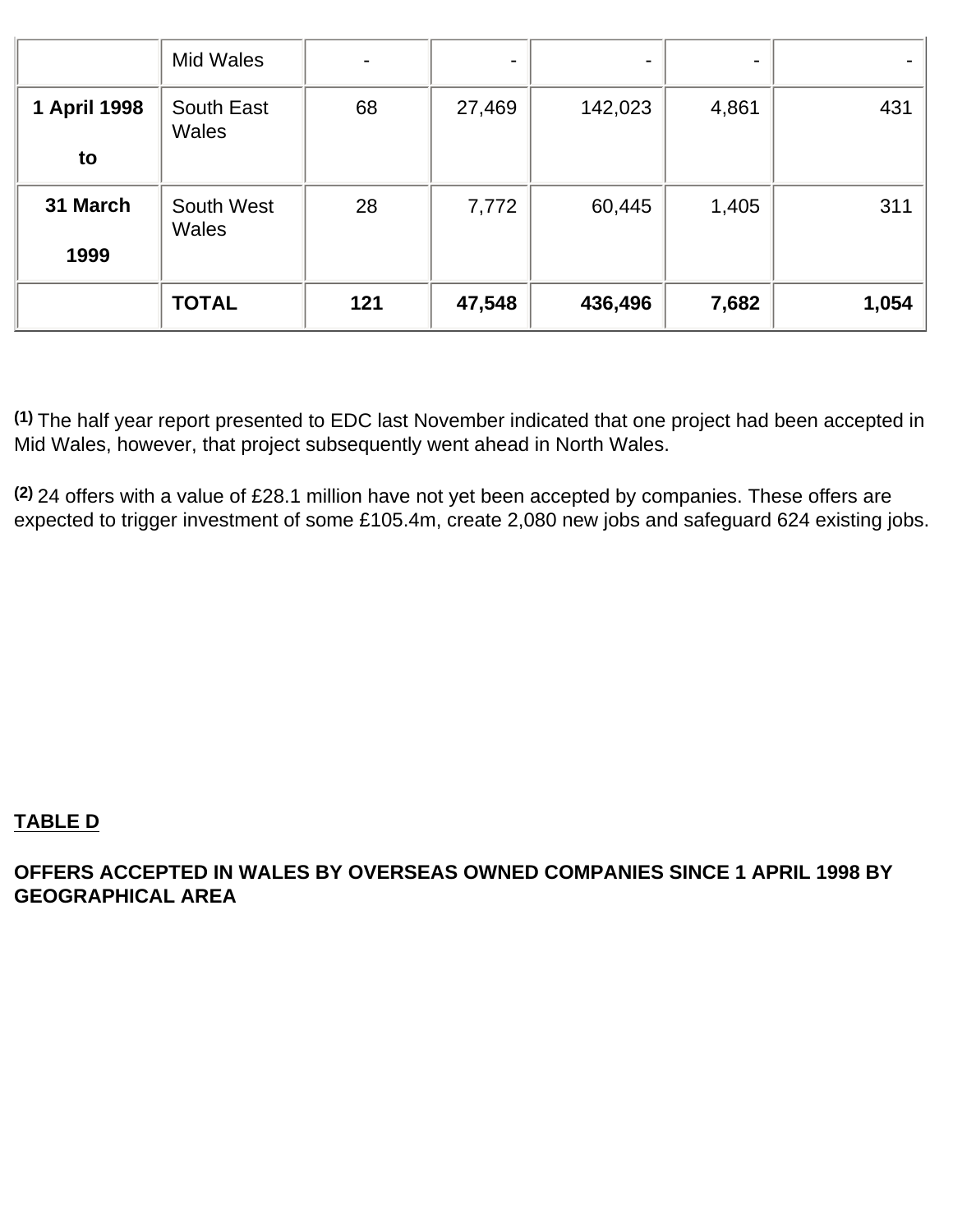|                  |                            | <b>Number</b><br>of Offers<br><b>Accepted</b> | <b>Value</b><br><b>of</b><br><b>Offers</b> | <b>Value of</b><br><b>Investment</b><br>(E000) | <b>New</b><br><b>Jobs</b><br><b>Forecast</b> | <b>Safeguarded</b><br><b>Jobs</b><br><b>Forecast</b> |
|------------------|----------------------------|-----------------------------------------------|--------------------------------------------|------------------------------------------------|----------------------------------------------|------------------------------------------------------|
|                  |                            |                                               | (000)                                      |                                                |                                              |                                                      |
|                  | <b>North Wales</b>         | $\overline{4}$                                | 4,520                                      | 54,877                                         | 850                                          | $\overline{2}$                                       |
|                  | Mid Wales                  | $\mathbf 0$                                   | $\mathbf 0$                                | $\overline{0}$                                 | $\mathbf 0$                                  | $\overline{0}$                                       |
| 1 April to       | South East<br>Wales        | $\overline{7}$                                | 37,661                                     | 437,347                                        | 2,316                                        | 1,564                                                |
| 31 Dec           |                            |                                               |                                            |                                                |                                              |                                                      |
| $2000^{(1)}$     | South West<br>Wales        | 1                                             | 227                                        | 483                                            | 20                                           | $\overline{0}$                                       |
|                  | <b>Total</b>               | 12                                            | 42,408                                     | 492,707                                        | 3,186                                        | 1,566                                                |
|                  | North Wales                | 3                                             | 1,220                                      | 7,619                                          | 272                                          | $\overline{0}$                                       |
|                  | <b>Mid Wales</b>           |                                               |                                            |                                                |                                              |                                                      |
| 1 April<br>1999  | South East<br>Wales        | 11                                            | 12,965                                     | 79,380                                         | 1,695                                        | 515                                                  |
| to               |                            |                                               |                                            |                                                |                                              |                                                      |
| 31 March<br>2000 | South West<br><b>Wales</b> | 6                                             | 10,670                                     | 65,015                                         | 1,492                                        | 637                                                  |
|                  | <b>Total</b>               | 20                                            | 24,855                                     | 152,014                                        | 3,459                                        | 1,152                                                |
|                  | North Wales                | $\overline{4}$                                | 4,340                                      | 206,006                                        | 662                                          | $\overline{0}$                                       |
|                  | Mid Wales                  |                                               |                                            |                                                |                                              |                                                      |
| 1 April 1998     | South East<br>Wales        | 15                                            | 13,814                                     | 64,118                                         | 1,420                                        | 243                                                  |
| to               |                            |                                               |                                            |                                                |                                              |                                                      |
| 31 March<br>1999 | South West<br>Wales        | $\overline{7}$                                | 4,815                                      | 43,786                                         | 905                                          | 50                                                   |
|                  | <b>Total</b>               | 26                                            | 22,969                                     | 313,910                                        | 2,987                                        | 293                                                  |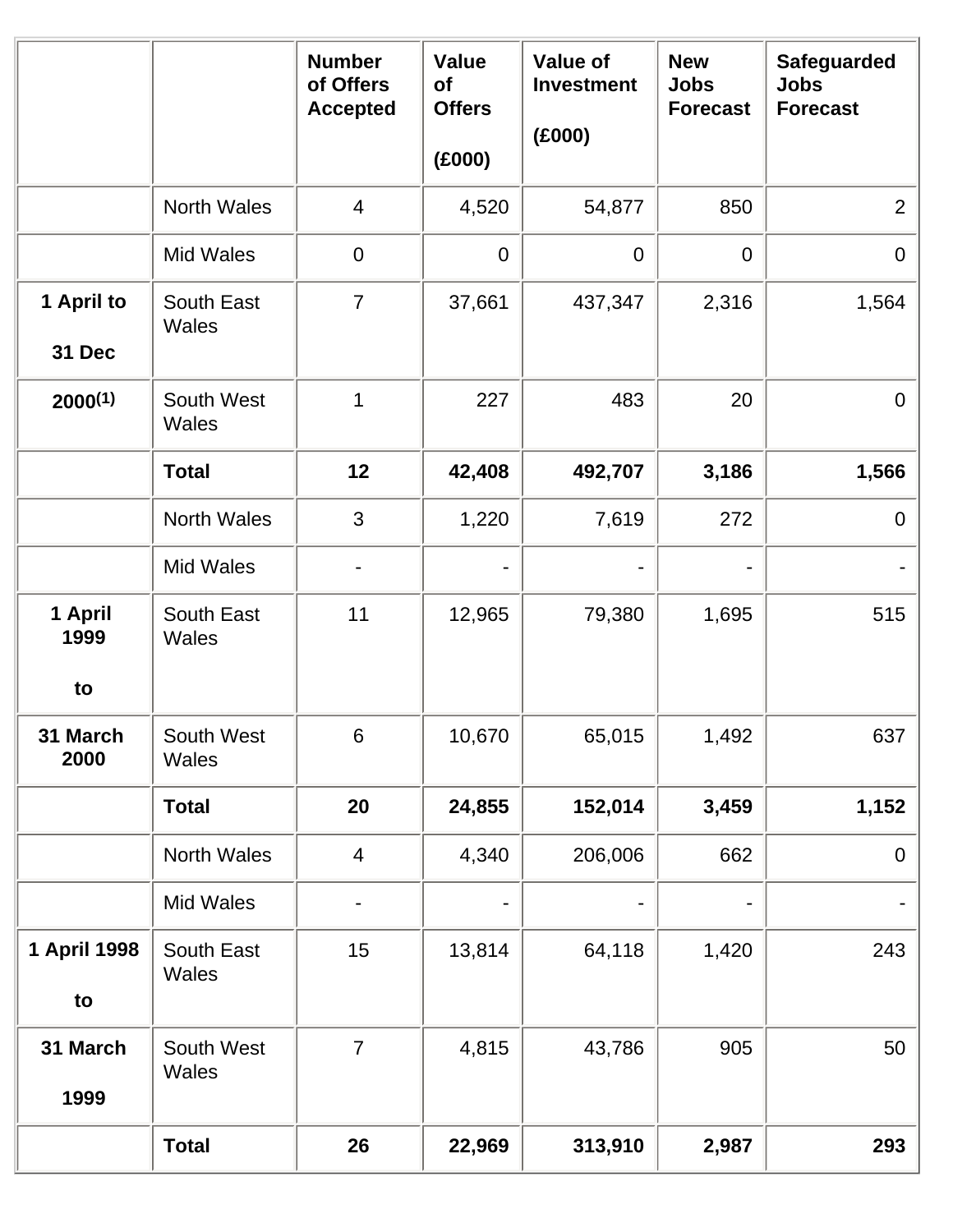**(1)** One offer with a value of £0.9 million has not yet been accepted. The project is expected to trigger investment of some £4.7m and create 83 new jobs.

# **TABLE E**

## **PAYMENTS AND EMPLOYMENT CREATED OR SAFEGUARDED ON OFFERS ACCEPTED 1 APRIL 1990 TO 31 MARCH 1998**

|                   |        |              |                   | <b>Total</b>    | <b>Employment</b>  |
|-------------------|--------|--------------|-------------------|-----------------|--------------------|
|                   |        |              |                   | <b>Payments</b> | created and        |
| <b>Country</b>    | No.    | <b>Value</b> | Forecast (1)      | To 31.3.00      | <b>Safeguarded</b> |
|                   |        | (E'000)      | <b>Employment</b> | (E'000)         | to 31.3.00         |
| <b>Gt Britain</b> | 11,081 | 2,583,322    | 463,666           | 1,708,114       | 343,484            |
| <b>Scotland</b>   | 1,684  | 942,140      | 124,703           | 550,776         | 83,615             |
| <b>Wales</b>      | 1,457  | 635,461      | 98,413            | 424,468         | 70,761             |
| <b>England</b>    | 7,940  | 1,005,721    | 240,550           | 732,870         | 189,108            |

# **TABLE F**

#### **PAYMENTS MADE 1996-97 TO 1999-00**

| <b>Financial</b> |                 |
|------------------|-----------------|
| year of          | <b>Payments</b> |
| payment          | (E'000)         |
| 1996-97          | 217,140         |
| 1997-98          | 267,349         |
| 1998-99          | 265,470         |
| 1999-00          | 185,684         |
|                  |                 |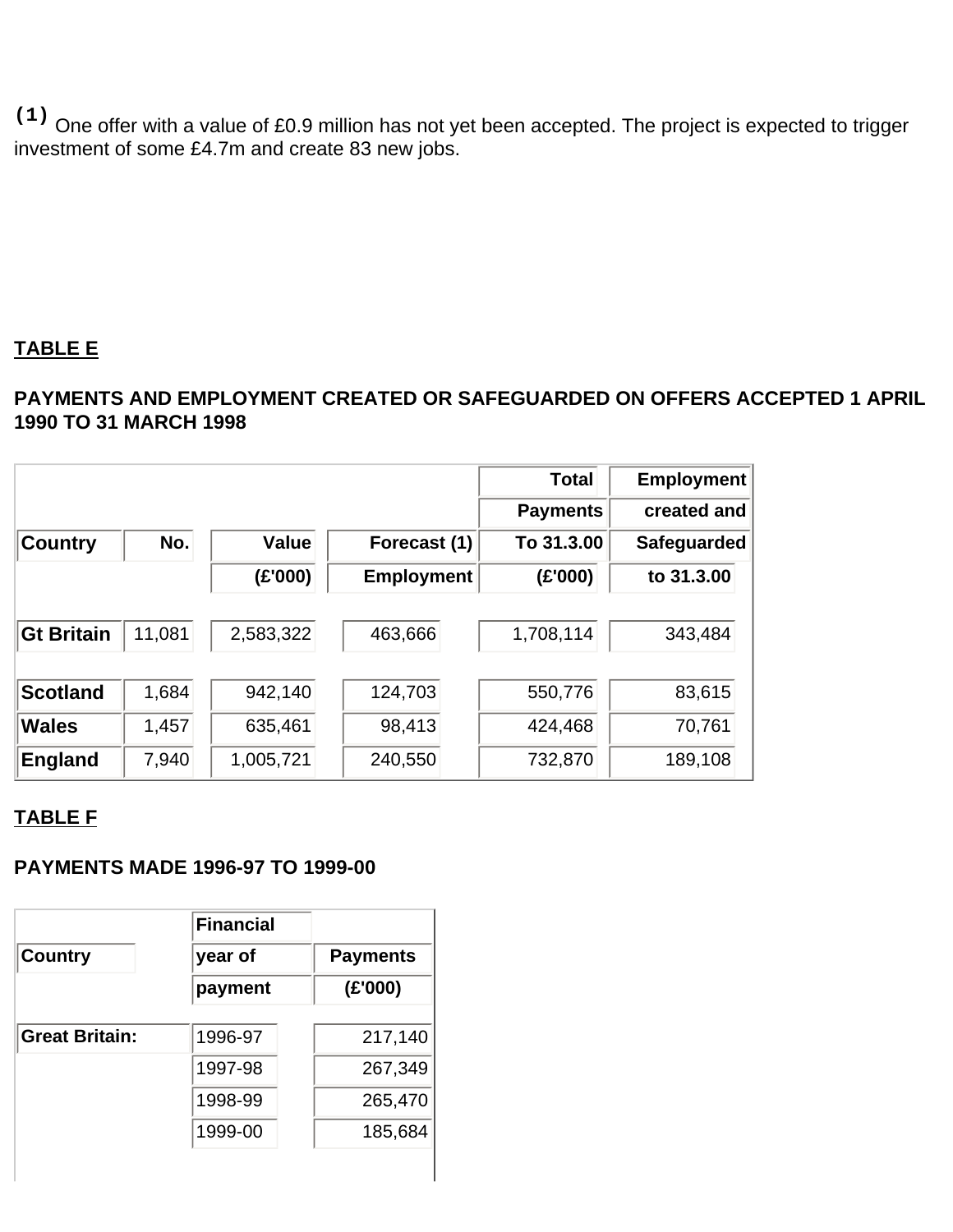| Scotland:     | 1996-97 | 72,344  |
|---------------|---------|---------|
|               | 1997-98 | 76,501  |
|               | 1998-99 | 74,204  |
|               | 1999-00 | 51,998  |
|               |         |         |
| <b>Wales:</b> | 1996-97 | 47,534  |
|               | 1997-98 | 75,674  |
|               | 1998-99 | 79,886  |
|               | 1999-00 | 44,963  |
|               |         |         |
| England:      | 1996-97 | 97,262  |
|               | 1997-98 | 115,174 |
|               | 1998-99 | 111,380 |
|               | 1999-00 | 88,723  |

# **TABLE G**

**CUMULATIVE EXPENDITURE AND NUMBERS OF RSA CLAIMS PAID IN WALES BY QUARTER**

|           | <b>Quarter 1</b> |                       | <b>Quarter 2</b> |                       | <b>Quarter 3</b> |                       | <b>Quarter 4</b> |                       |
|-----------|------------------|-----------------------|------------------|-----------------------|------------------|-----------------------|------------------|-----------------------|
|           | No. of<br>Claims | Paid<br>$(\text{Em})$ | No. of<br>Claims | Paid<br>$(\text{Em})$ | No. of<br>Claims | Paid<br>$(\text{Em})$ | No. of<br>Claims | Paid<br>$(\text{Em})$ |
| 2000-01   | 50               | 8.3                   | 97               | 13.7                  | 157              | 24.8                  |                  |                       |
|           |                  |                       |                  |                       |                  |                       |                  |                       |
| 1999-2000 | 40               | 9.4                   | 103              | 16.9                  | 159              | 28.0                  | 283              | 45.0                  |
| 1998-99   | 70               | 9.2                   | 156              | 31.7                  | 219              | 49.3                  | 319              | 79.9                  |
| 1997-98   | 76               | 9.5                   | 155              | 23.9                  | 254              | 46.3                  | 351              | 75.7                  |

#### **Annex E**

#### **EXECUTIVE SUMMARY FROM INDEPENDENT GB EVALUATION OF THE RSA SCHEME**

The report is an evaluation of the Regional Selective Assistance (RSA) scheme, covering the period 1991-1995. It has been undertaken by Arup Economics and Planning on behalf of the Department of Trade and Industry, the Scottish Executive and The National Assembly for Wales. The principal aim was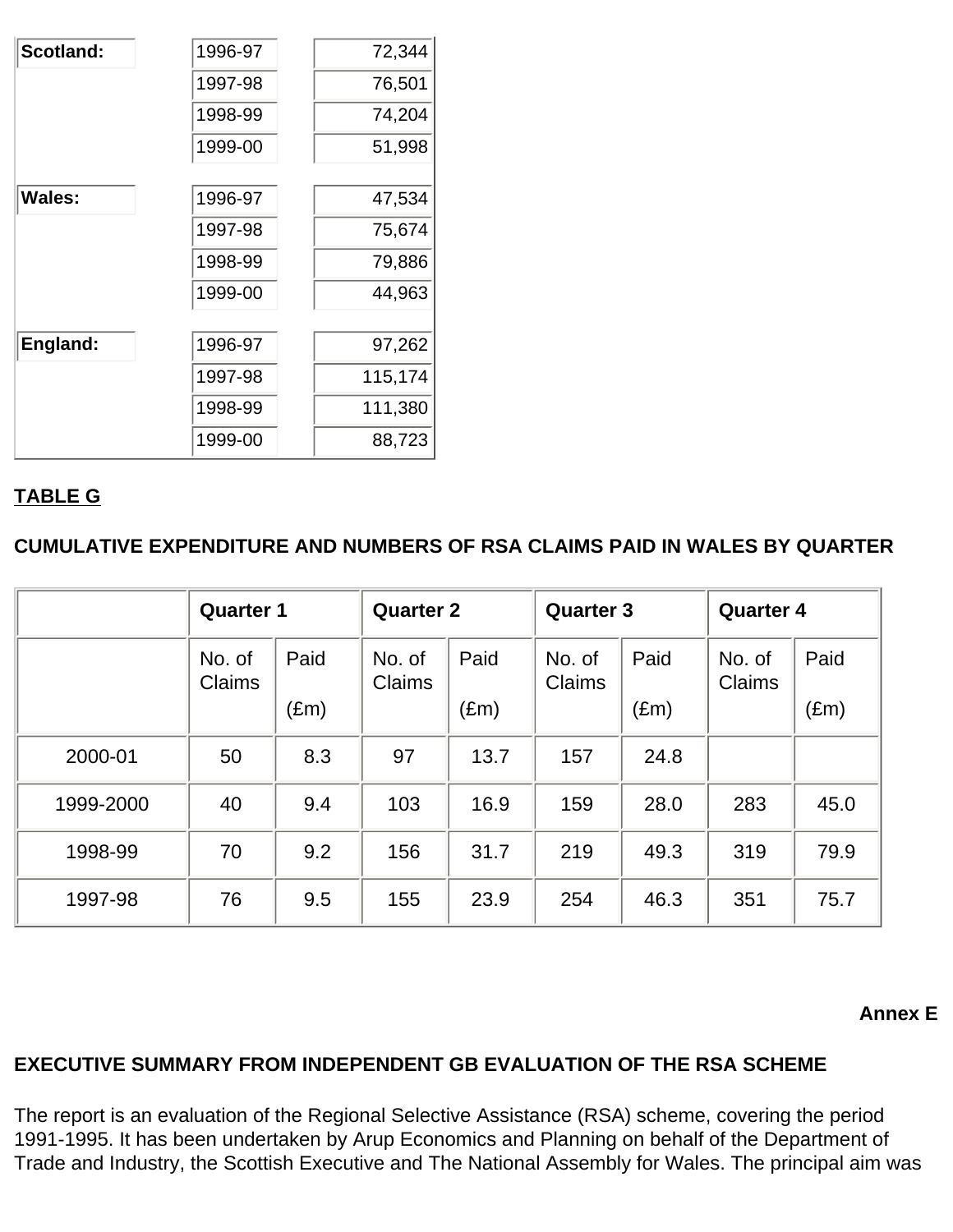to assess the impact of the scheme in delivering net additional jobs in the Assisted Areas of Great Britain, and to assess cost-effectiveness.

# **Background**

RSA is the main GB scheme of financial assistance to industry. It provides discretionary grants to companies creating or safeguarding employment in the Assisted Areas (AAs) of Great Britain. These have traditionally been characterised as areas with relatively high levels of unemployment and suffering from industrial decline. While the principal objective of RSA has been to secure additional employment in the AAs, it also aims to improve the competitiveness of regions and to secure internationally mobile investment. To be eligible for RSA, projects must have a net positive impact on AA employment levels; create or safeguard jobs; be viable; contribute positively to the national economy; and need grant support to take place. It is also necessary to show that the investment would not proceed without grant.

Two previous evaluations covered the periods from 1980-1984 and from1985-1988. The methods used in these were followed fairly closely in order to ensure comparability.

The evaluation consisted of a study of monitoring data; a sample survey of 165 companies who had been RSA grant recipients; and discussions with case officers and representatives from regional development organisations.

## **RSA offers in the period 1991-1995**

Over the evaluation period, £1.1 billion was offered in grant to 5,377 projects, which were expected to create/safeguard 210,000 jobs. Some £0.9 billion had been paid out at the time of the evaluation, with payments completed on the vast majority (79%) of projects.

Expenditure on RSA was split between start ups in a given location (30% of projects), expansions and modernisation (58%) and transfers to new premises (9%) and buy outs or acquisitions (3%). Companies in the manufacturing sector continued to be the main beneficiaries, accounting for 84% of projects and 91% of grant offered. While almost 90% of projects were from UK-owned companies, internationallyowned companies accounted for almost 50% of the amount of grant offered, reflecting the larger scale of projects implemented by such companies.

### Assessment of effectiveness and efficiency

Effectiveness and efficiency were measured in terms of jobs created as a result of granting assistance and the exchequer costs of these jobs. The basic figures for this assessment were held on the Departments' SAMIS database and measures of gross jobs and gross costs per job could be obtained directly from it. However, these gross measures are not on their own adequate measures of effectiveness and efficiency and further investigations based on additional surveys were required. The results of these surveys, together with the Department's own data were therefore used to generate measures of effectiveness and efficiency as listed below.

**The duration of RSA assisted jobs (job years).** In line with the previous evaluations, gross employment outputs were adjusted to take account of expected life (based on capital asset life) to derive a permanent job equivalent (PJEs) estimate. It is estimated that RSA supported projects provided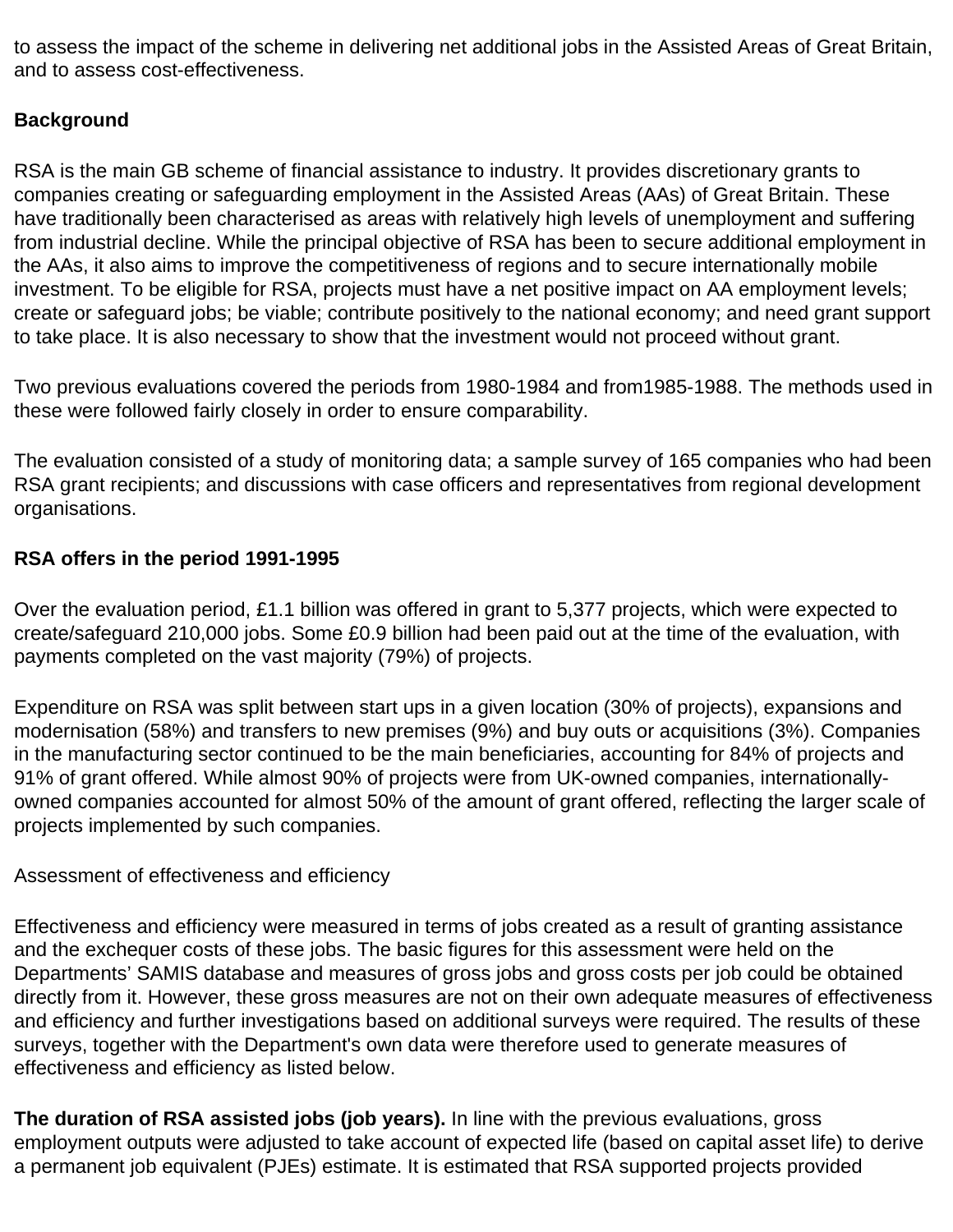100,000 gross discounted permanent job equivalents over the period from 1991 to 1995. The expected average job life was about 10 years. The results were discounted to take account of the assumption that a job today is worth more than a job tomorrow.

**Additionality.** In the absence of RSA it was found that, as a proportion of grant paid, 20% of projects would have gone ahead unchanged; 18% would have been abandoned; 14% would have taken place elsewhere in the UK but outside the Assisted Areas; 30% would have taken place outside the UK; 9% would have occurred more slowly; and, 9% on a smaller scale or an otherwise different basis. There was considerable variation according to size of project. For projects of £25,000 or less the principal effects were that projects would have proceeded more slowly or proceeded on a smaller scale. For larger projects, the refusal of the RSA grant would most likely have resulted in an alternative location being chosen. Applying the above assumptions to the estimate of job years, 49% of jobs created and 33% of jobs safeguarded, were judged to be additional. In expenditure terms, these additional jobs accounted for 59% of the total grant paid, reflecting the greater additionality in respect of larger projects.

**Displacement and inter-industry linkages.** Employment in an RSA project can displace employment elsewhere. Given the Treasury's assumption of 100% crowding out for all public expenditure, only displacement in other parts of the Assisted Areas was considered relevant. About 20% of additional jobs were estimated to have displaced those from elsewhere in the Assisted Areas. This varied substantially by grant size: grants of £25,000 or less, for instance, suffered 49% displacement. Inter-industry linkage effects were also assessed, and these partly offset displacement effects.

**Net permanent job equivalents.** After adjusting for deadweight, displacement and linkage effects, it is estimated that almost 40,000 net discounted permanent job equivalents were supported as a result of RSA over the period 1991-1995 in Assisted Areas. However, the net employment impact on a more conventional basis was significantly higher (84,000) as noted below.

**Net cost per net job.** Net cost figures were estimated to take account of tax paid on the grants. The central estimate is £17,500 per net permanent discounted job in 1995 prices. This is of a similar order of magnitude to the estimates produced using a similar methodology in previous evaluations.

**Net cost per net job year**. Using the central estimate of £17,500 and using a discount rate of 6% for the expected job life, the net cost per net job year is £1,050.

**Overall effect on unemployment in the Assisted Areas.** Although the evaluation was conducted in terms of PJEs, these are not recognisable measures of unemployment or jobs in a more conventional sense. However, some broad measures of the overall effects on unemployment can be made. Overall, RSA projects in the period 1991-mid 1995 were associated with 210,000 gross jobs. It was estimated that net jobs (taking into account deadweight, displacement and linkage effects) were approximately 40% of gross jobs, suggesting that net job creation/safeguarding in a more conventional sense was 84,000 jobs. The average life of these jobs was 10 years. Unemployment in the Assisted Areas fell by approximately 0.6 million persons in the period 1993-1998, the period in which most projects delivered these jobs. In broad terms, it may therefore be concluded that RSA job creation/safeguarding represents about 14% of this reduction. This level of net job creation is very similar to that identified in both previous evaluations.

**Overall it is concluded that RSA has continued to operate in a similarly cost effective manner in the 1991-95 period, when compared with previous periods. It has also contributed to some**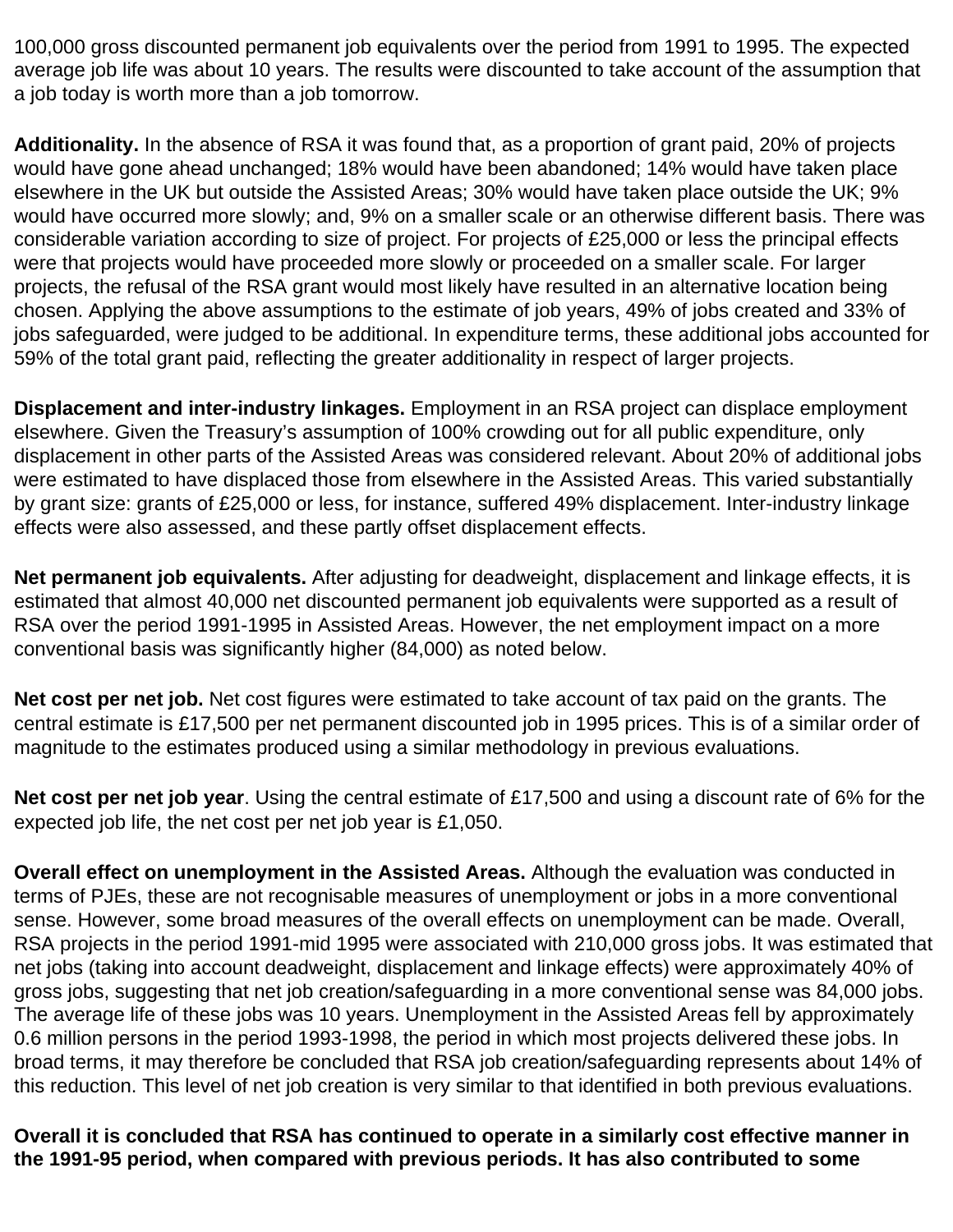## **convergence in the unemployment situation in Assisted and non-Assisted Areas.**

### **Other benefits of RSA**

The RSA scheme also embraces wider objectives than numbers of jobs and costs, including attracting internationally-mobile investment and improving regional competitiveness as considered below.

**Attracting internationally-mobile investment**. As successive White Papers and other policy statements have consistently made clear, regional financial incentives have been designed to ensure that the United Kingdom can compete effectively for internationally mobile investment. A relevant consideration is therefore the extent to which grant has been used to support this aim. In determining the amount of internationally mobile projects, several sources of evidence were used. This included the Department's database, which shows that 10% of projects were internationally mobile. These projects accounted for 38% of the total grant offered in the study period, reflecting their larger than average size. In the sample survey, 24% of all RSA recipients (42% of grants) stated that other international locations could have been chosen. In response to direct questioning on additionality, 18% (30% of net grants) of the total sample said that in the absence of grant they would have proceeded outside the UK. International companies considered RSA to be an integral part of a package available from the UK Government to attract mobile investment. In some cases it was used as a means of offsetting the higher costs of location or as a means of improving the project's ranking and priority for funding within companies' internal bidding processes. A minority of companies regarded RSA as a 'gesture' of Government support. The overall estimates of net cost per net permanent job equivalent for internationally mobile versus non-internationally mobile companies were similar (£17,776 against £17,224 respectively). It was concluded that RSA played an important role in attracting internationally mobile investment into the UK.

**Improved competitiveness.** About three-quarters of firms have gained a competitive advantage as a result of an RSA-assisted project. The main reason has been a lower cost base and various productrelated factors. Just over a third of companies also reported a major technical advance typically in relation to processes, or processes and products in combination. In almost 40% of cases, technical advances have been copied by competitors so RSA may have had a wider UK impact.

# **OTHER AIMS OF THE EVALUATION**

The evaluation sought information in a number of other areas.

**Large versus small projects**. Although larger projects were initially offered more grant per job as a consequence of their greater capital intensity, gross employment effects and higher additionality, smaller projects (less than £100,000 grant offered) were on average associated with higher net cost per net job. This was a consequence of lower levels of additionality and higher levels of displacement associated with the latter.

**Job Safeguarding**. On the basis of additionality findings the study confirms that, as at present, safeguarding cases should be subject to careful scrutiny at the appraisal stage.

**The impact of extending the scheme in 1993 to new areas not previously eligible**. This was not considered in depth as the sample of projects in these areas was too small. However, it was not possible